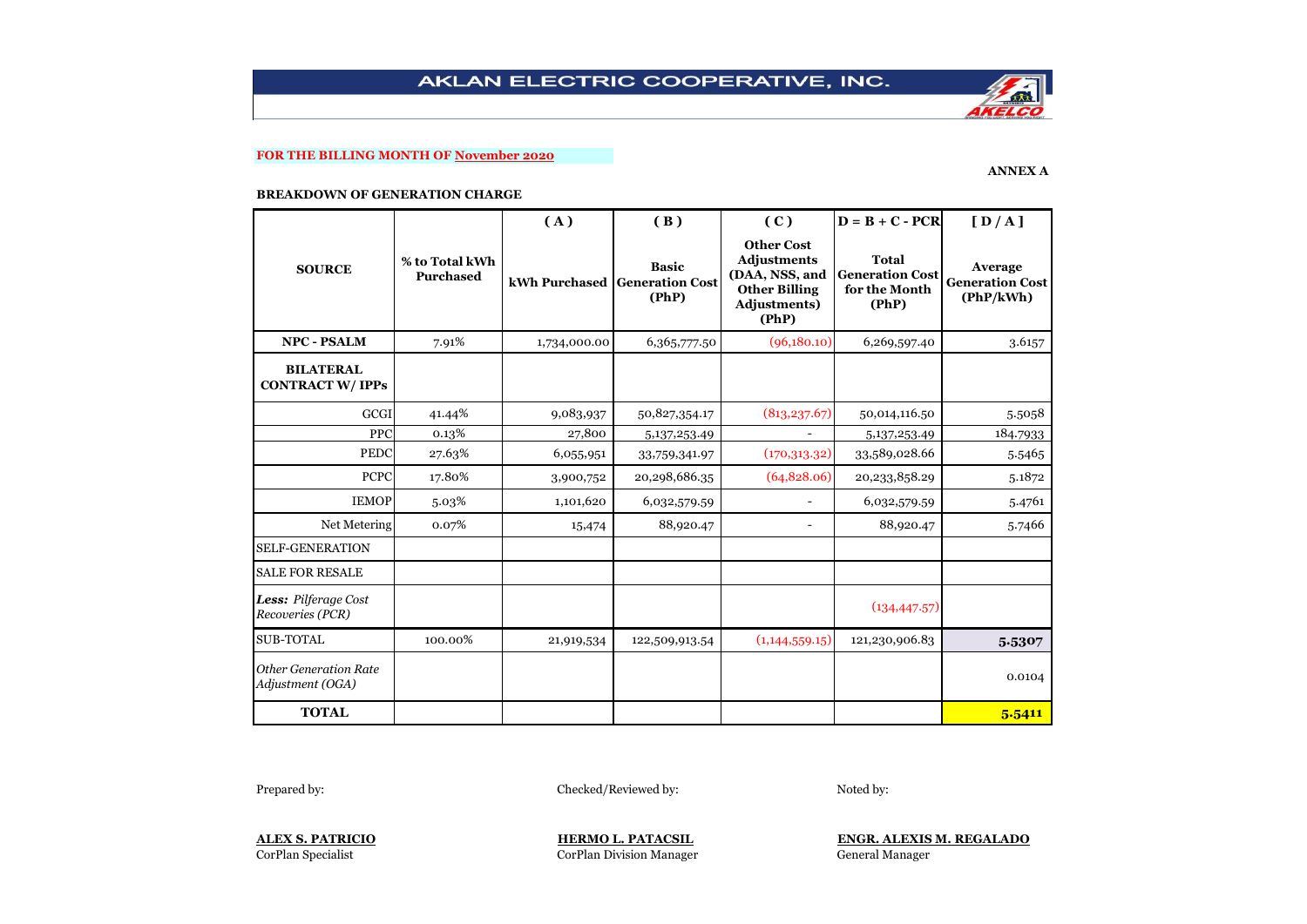## **FOR THE BILLING MONTH OF December 2020**

### **ANNEX A**

#### **BREAKDOWN OF GENERATION CHARGE**

|                                                  |                             | (A)           | (B)                                             | (C)                                                                                                 | $D = B + C - PCR$                                                | [D/A]                                          |
|--------------------------------------------------|-----------------------------|---------------|-------------------------------------------------|-----------------------------------------------------------------------------------------------------|------------------------------------------------------------------|------------------------------------------------|
| <b>SOURCE</b>                                    | % to Total kWh<br>Purchased | kWh Purchased | <b>Basic</b><br><b>Generation Cost</b><br>(PhP) | <b>Other Cost</b><br>Adjustments<br>(DAA, NSS, and<br><b>Other Billing</b><br>Adjustments)<br>(PhP) | <b>Total</b><br><b>Generation Cost</b><br>for the Month<br>(PhP) | Average<br><b>Generation Cost</b><br>(PhP/kWh) |
| <b>NPC - PSALM</b>                               | 10.18%                      | 2,294,000.00  | 8,368,580.45                                    | (95,486.66)                                                                                         | 8,273,093.79                                                     | 3.6064                                         |
| <b>BILATERAL</b><br><b>CONTRACT W/IPPs</b>       |                             |               |                                                 |                                                                                                     |                                                                  |                                                |
| GCGI                                             | 50.05%                      | 11,278,898    | 63,108,816.90                                   | (1,009,741.07)                                                                                      | 62,099,075.83                                                    | 5.5058                                         |
| PPC                                              | 0.04%                       | 9,600         | 5,018,509.96                                    |                                                                                                     | 5,018,509.96                                                     | 522.7615                                       |
| <b>PEDC</b>                                      | 33.37%                      | 7,519,330     | 40,492,342.63                                   | (202, 920.39)                                                                                       | 40,289,422.24                                                    | 5.3581                                         |
| <b>PCPC</b>                                      | 0.00%                       |               |                                                 |                                                                                                     |                                                                  | #DIV/o!                                        |
| <b>IEMOP</b>                                     | 6.29%                       | 1,417,920     | 4,929,214.73                                    |                                                                                                     | 4,929,214.73                                                     | 3.4764                                         |
| Net Metering                                     | 0.07%                       | 14,986        | 83,008.84                                       |                                                                                                     | 83,008.84                                                        | 5.5392                                         |
| <b>SELF-GENERATION</b>                           |                             |               |                                                 |                                                                                                     |                                                                  |                                                |
| <b>SALE FOR RESALE</b>                           |                             |               |                                                 |                                                                                                     |                                                                  |                                                |
| Less: Pilferage Cost<br>Recoveries (PCR)         |                             |               |                                                 |                                                                                                     | (67, 929.48)                                                     |                                                |
| <b>SUB-TOTAL</b>                                 | 100.00%                     | 22,534,733    | 122,000,473.51                                  | (1,308,148.12)                                                                                      | 120,624,395.91                                                   | 5.3528                                         |
| <b>Other Generation Rate</b><br>Adjustment (OGA) |                             |               |                                                 |                                                                                                     |                                                                  | 0.0104                                         |
| <b>TOTAL</b>                                     |                             |               |                                                 |                                                                                                     |                                                                  | 5.3632                                         |

Prepared by: Checked/Reviewed by: Checked/Reviewed by: Noted by:

CorPlan Division Manager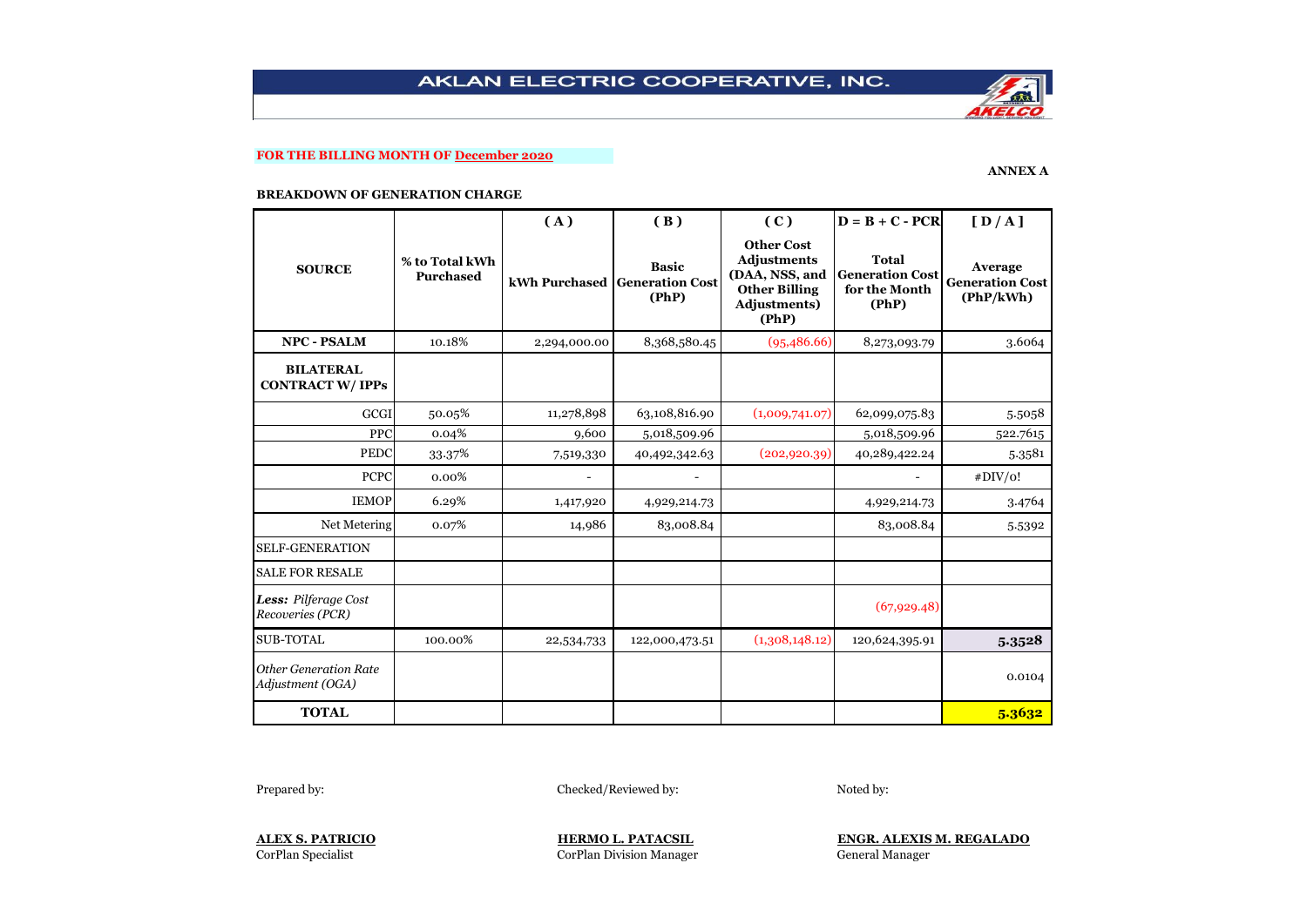## **FOR THE BILLING MONTH OF January 2021**

### **ANNEX A**

#### **BREAKDOWN OF GENERATION CHARGE**

|                                                  |                                    | (A)                      | (B)                                                    | (C)                                                                                                        | $D = B + C - PCR$                                                | [D/A]                                          |
|--------------------------------------------------|------------------------------------|--------------------------|--------------------------------------------------------|------------------------------------------------------------------------------------------------------------|------------------------------------------------------------------|------------------------------------------------|
| <b>SOURCE</b>                                    | % to Total kWh<br><b>Purchased</b> |                          | <b>Basic</b><br>kWh Purchased Generation Cost<br>(PhP) | <b>Other Cost</b><br><b>Adjustments</b><br>(DAA, NSS, and<br><b>Other Billing</b><br>Adjustments)<br>(PhP) | <b>Total</b><br><b>Generation Cost</b><br>for the Month<br>(PhP) | Average<br><b>Generation Cost</b><br>(PhP/kWh) |
| <b>NPC - PSALM</b>                               | 7.62%                              | 1,716,000.00             | 6,198,667.30                                           | (125,528.71)                                                                                               | 6,073,138.59                                                     | 3.5391                                         |
| <b>BILATERAL</b><br><b>CONTRACT W/IPPs</b>       |                                    |                          |                                                        |                                                                                                            |                                                                  |                                                |
| <b>GCGI</b>                                      | 41.04%                             | 9,242,049                | 51,712,035.76                                          | (827, 392.57)                                                                                              | 50,884,643.19                                                    | 5.5058                                         |
| <b>PPC</b>                                       | 0.00%                              | $\overline{\phantom{a}}$ | 4,955,876.00                                           |                                                                                                            | 4,955,876.00                                                     | #DIV/o!                                        |
| <b>PEDC</b>                                      | 27.36%                             | 6,161,370                | 33,386,431.72                                          | (170, 422.12)                                                                                              | 33,216,009.60                                                    | 5.3910                                         |
| <b>PCPC</b>                                      | 19.94%                             | 4,491,355                | 22,836,788.34                                          |                                                                                                            | 22,836,788.34                                                    | 5.0846                                         |
| <b>IEMOP</b>                                     | 3.99%                              | 897,840                  | 4,645,624.59                                           |                                                                                                            | 4,645,624.59                                                     | 5.1742                                         |
| Net Metering                                     | 0.05%                              | 10,877                   | 58,826.25                                              |                                                                                                            | 58,826.25                                                        | 5.4085                                         |
| <b>SELF-GENERATION</b>                           |                                    |                          |                                                        |                                                                                                            |                                                                  |                                                |
| <b>SALE FOR RESALE</b>                           |                                    |                          |                                                        |                                                                                                            |                                                                  |                                                |
| Less: Pilferage Cost<br>Recoveries (PCR)         |                                    |                          |                                                        |                                                                                                            | (31, 638.51)                                                     |                                                |
| <b>SUB-TOTAL</b>                                 | 100.00%                            | 22,519,490               | 123,794,249.96                                         | (1,123,343.40)                                                                                             | 122,639,268.05                                                   | 5.4459                                         |
| <b>Other Generation Rate</b><br>Adjustment (OGA) |                                    |                          |                                                        |                                                                                                            |                                                                  | 0.0104                                         |
| <b>TOTAL</b>                                     |                                    |                          |                                                        |                                                                                                            |                                                                  | 5.4563                                         |

Prepared by: Checked/Reviewed by: Noted by:

CorPlan Division Manager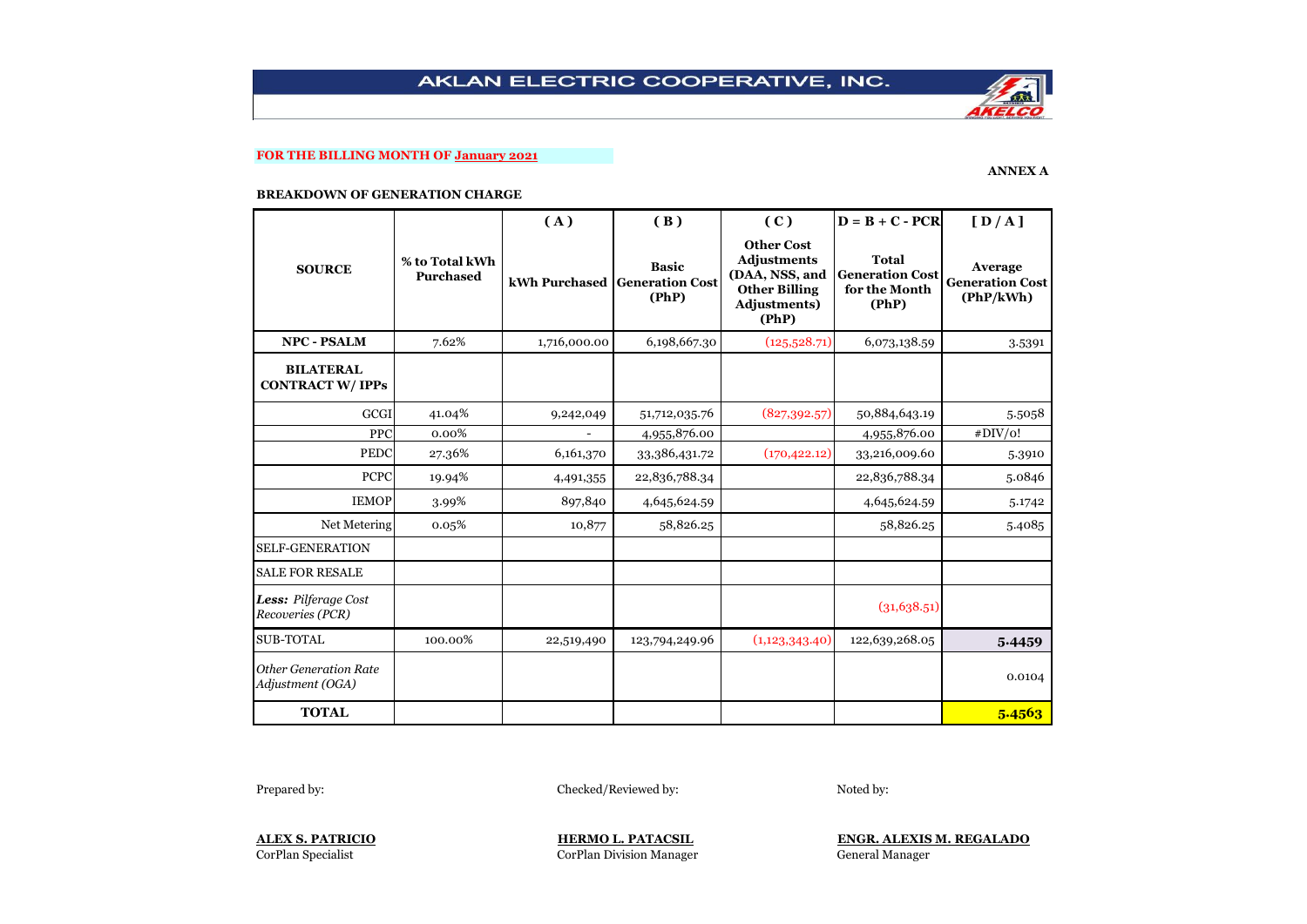## **FOR THE BILLING MONTH OF February 2021**

### **ANNEX A**

#### **BREAKDOWN OF GENERATION CHARGE**

|                                                  |                                    | (A)            | (B)                                                    | (C)                                                                                                        | $D = B + C - PCR$                                                | [D/A]                                          |
|--------------------------------------------------|------------------------------------|----------------|--------------------------------------------------------|------------------------------------------------------------------------------------------------------------|------------------------------------------------------------------|------------------------------------------------|
| <b>SOURCE</b>                                    | % to Total kWh<br><b>Purchased</b> |                | <b>Basic</b><br>kWh Purchased Generation Cost<br>(PhP) | <b>Other Cost</b><br><b>Adjustments</b><br>(DAA, NSS, and<br><b>Other Billing</b><br>Adjustments)<br>(PhP) | <b>Total</b><br><b>Generation Cost</b><br>for the Month<br>(PhP) | Average<br><b>Generation Cost</b><br>(PhP/kWh) |
| <b>NPC - PSALM</b>                               | 7.83%                              | 1,736,000.00   | 6,279,618.65                                           | (92, 980.01)                                                                                               | 6,186,638.64                                                     | 3.5637                                         |
| <b>BILATERAL</b><br><b>CONTRACT W/IPPs</b>       |                                    |                |                                                        |                                                                                                            |                                                                  |                                                |
| GCGI                                             | 40.14%                             | 8,904,100      | 50,812,139.21                                          | (812,994.23)                                                                                               | 49,999,144.98                                                    | 5.6153                                         |
| PPC                                              | 0.00%                              | $\overline{a}$ | 4,997,884.00                                           |                                                                                                            | 4,997,884.00                                                     | #DIV/o!                                        |
| <b>PEDC</b>                                      | 26.76%                             | 5,936,068      | 34,355,790.26                                          | (176, 347.26)                                                                                              | 34,179,443.00                                                    | 5.7579                                         |
| <b>PCPC</b>                                      | 22.30%                             | 4,947,087      | 25,822,904.31                                          | (57, 264.78)                                                                                               | 25,765,639.53                                                    | 5.2082                                         |
| <b>IEMOP</b>                                     | 2.94%                              | 651,160        | 4,496,582.27                                           |                                                                                                            | 4,496,582.27                                                     | 6.9055                                         |
| Net Metering                                     | 0.04%                              | 8,972          | 49,476.36                                              |                                                                                                            | 49,476.36                                                        | 5.5148                                         |
| <b>SELF-GENERATION</b>                           |                                    |                |                                                        |                                                                                                            |                                                                  |                                                |
| <b>SALE FOR RESALE</b>                           |                                    |                |                                                        |                                                                                                            |                                                                  |                                                |
| Less: Pilferage Cost<br>Recoveries (PCR)         |                                    |                |                                                        |                                                                                                            | (38,963.54)                                                      |                                                |
| <b>SUB-TOTAL</b>                                 | 100.00%                            | 22,183,387     | 126,814,395.06                                         | (1,139,586.28)                                                                                             | 125,635,845.24                                                   | 5.6635                                         |
| <b>Other Generation Rate</b><br>Adjustment (OGA) |                                    |                |                                                        |                                                                                                            |                                                                  | 0.0104                                         |
| <b>TOTAL</b>                                     |                                    |                |                                                        |                                                                                                            |                                                                  | 5.6739                                         |

Prepared by: Checked/Reviewed by: Checked/Reviewed by: Noted by:

CorPlan Division Manager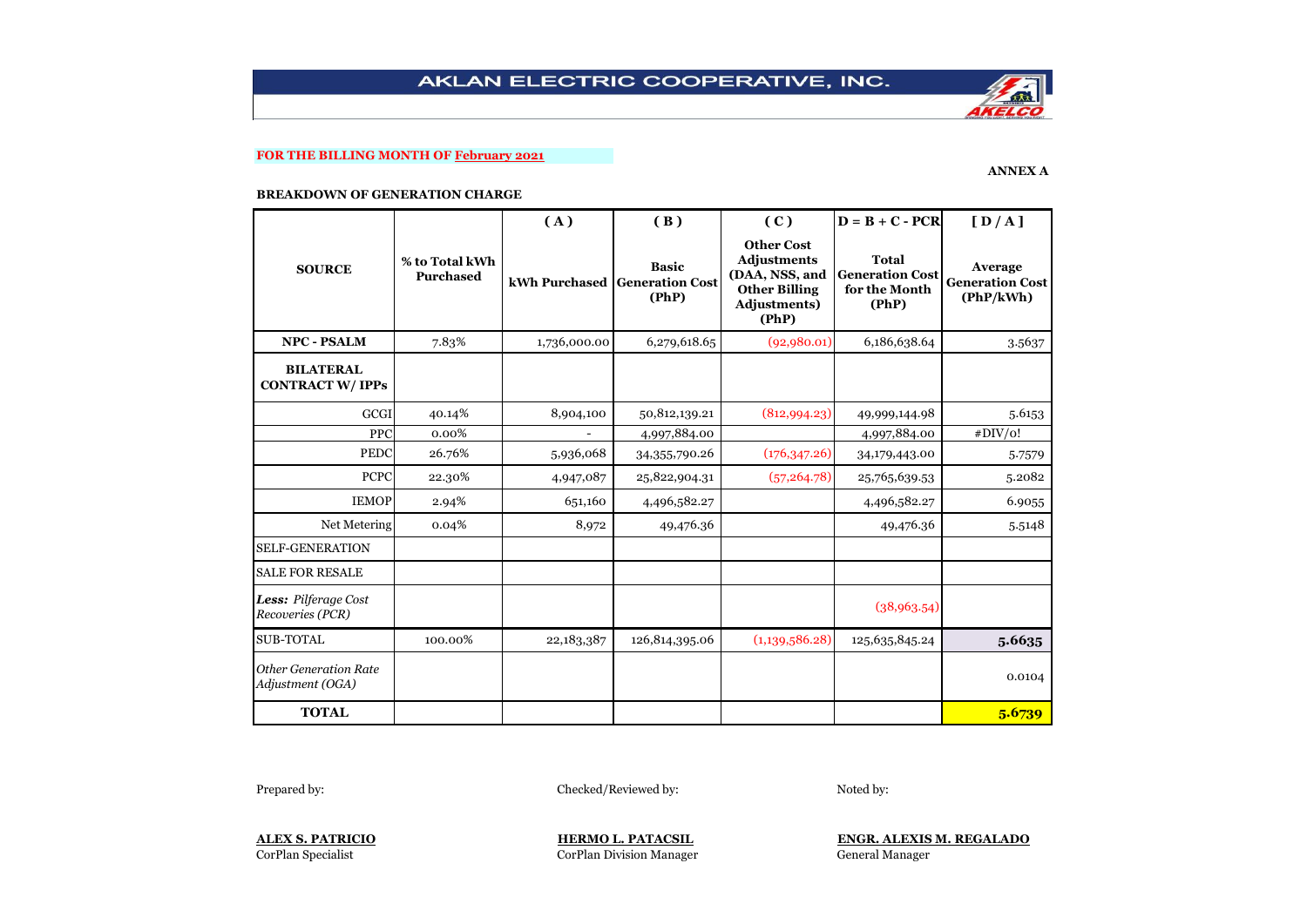# **FOR THE BILLING MONTH OF March 2021**

### **ANNEX A**

#### **BREAKDOWN OF GENERATION CHARGE**

|                                                  |                                    | (A)           | (B)                                             | (C)                                                                                                        | $D = B + C - PCR$                                         | [D/A]                                          |
|--------------------------------------------------|------------------------------------|---------------|-------------------------------------------------|------------------------------------------------------------------------------------------------------------|-----------------------------------------------------------|------------------------------------------------|
| <b>SOURCE</b>                                    | % to Total kWh<br><b>Purchased</b> | kWh Purchased | <b>Basic</b><br><b>Generation Cost</b><br>(PhP) | <b>Other Cost</b><br><b>Adjustments</b><br>(DAA, NSS, and<br><b>Other Billing</b><br>Adjustments)<br>(PhP) | Total<br><b>Generation Cost</b><br>for the Month<br>(PhP) | Average<br><b>Generation Cost</b><br>(PhP/kWh) |
| <b>NPC - PSALM</b>                               | 8.22%                              | 1,736,000.00  | 6,355,409.05                                    | (94, 194.28)                                                                                               | 6,261,214.77                                              | 3.6067                                         |
| <b>BILATERAL</b><br><b>CONTRACT W/IPPs</b>       |                                    |               |                                                 |                                                                                                            |                                                           |                                                |
| <b>GCGI</b>                                      | 39.44%                             | 8,328,146     | 47,525,398.70                                   | (760, 406.38)                                                                                              | 46,764,992.32                                             | 5.6153                                         |
| <b>PPC</b>                                       | 0.00%                              |               | 4,997,884.00                                    |                                                                                                            | 4,997,884.00                                              | #DIV/o!                                        |
| <b>PEDC</b>                                      | 26.29%                             | 5,552,100     | 35,004,388.22                                   | (177,090.25)                                                                                               | 34,827,297.97                                             | 6.2728                                         |
| <b>PCPC</b>                                      | 21.91%                             | 4,626,746     | 25,282,317.08                                   | (63,075.36)                                                                                                | 25,219,241.72                                             | 5.4508                                         |
| <b>IEMOP</b>                                     | 4.08%                              | 862,570       | 3,946,708.60                                    |                                                                                                            | 3,946,708.60                                              | 4.5755                                         |
| Net Metering                                     | 0.06%                              | 13,066        | 74,598.24                                       |                                                                                                            | 74,598.24                                                 | 5.7092                                         |
| <b>SELF-GENERATION</b>                           |                                    |               |                                                 |                                                                                                            |                                                           |                                                |
| <b>SALE FOR RESALE</b>                           |                                    |               |                                                 |                                                                                                            |                                                           |                                                |
| Less: Pilferage Cost<br>Recoveries (PCR)         |                                    |               |                                                 |                                                                                                            | (8,789.49)                                                |                                                |
| <b>SUB-TOTAL</b>                                 | 100.00%                            | 21,118,629    | 123,186,703.89                                  | (1,094,766.27)                                                                                             | 122,083,148.13                                            | 5.7808                                         |
| <b>Other Generation Rate</b><br>Adjustment (OGA) |                                    |               |                                                 |                                                                                                            |                                                           | 0.0104                                         |
| <b>TOTAL</b>                                     |                                    |               |                                                 |                                                                                                            |                                                           | 5.7912                                         |

Prepared by: Checked/Reviewed by: Noted by:

CorPlan Division Manager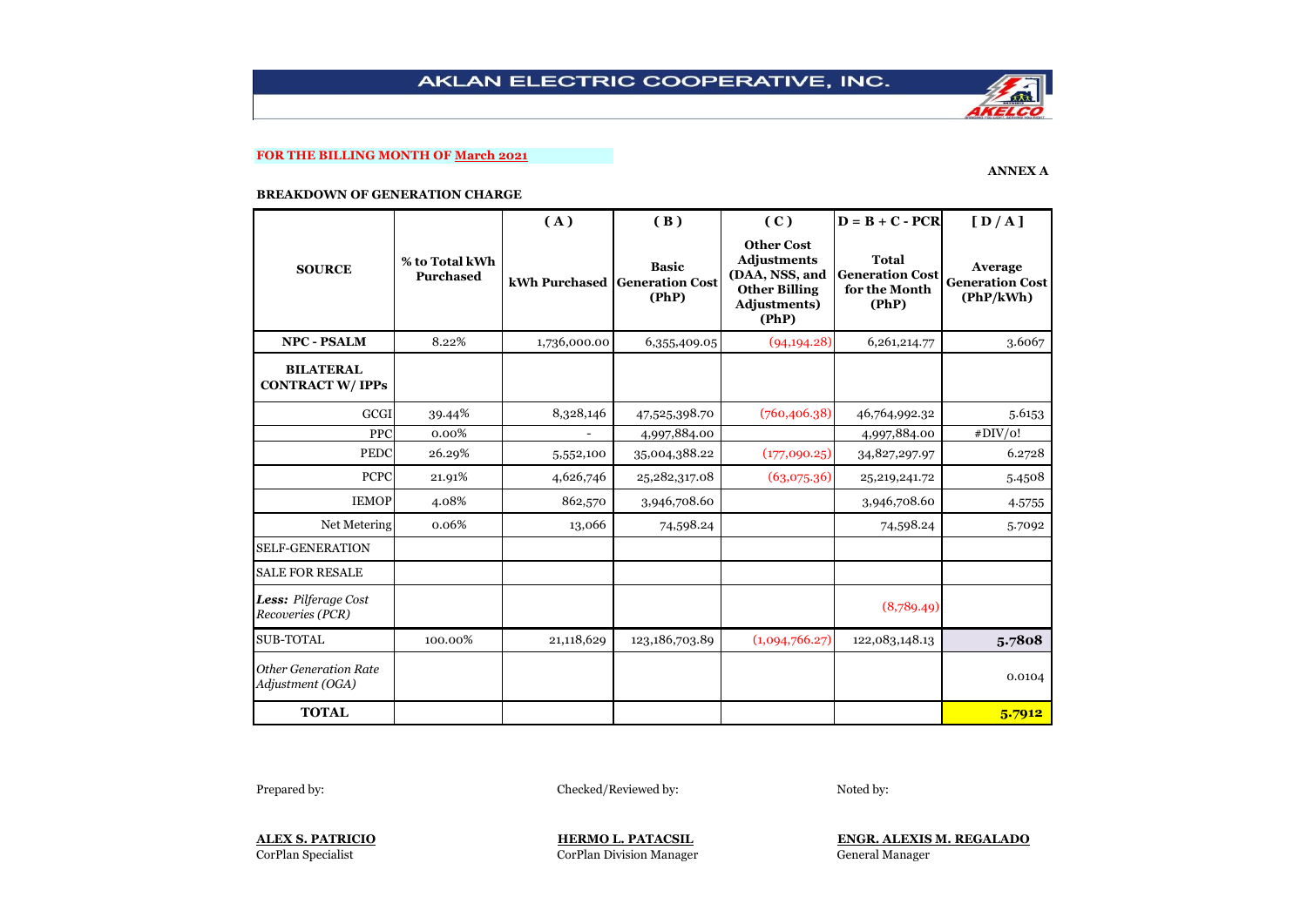## **FOR THE BILLING MONTH OF April 2021**

# **BREAKDOWN OF GENERATION CHARGE**

|                                                  |                                    | (A)          | (B)                                                    | (C)                                                                                                        | $D = B + C - PCR$                                                | [D/A]                                          |
|--------------------------------------------------|------------------------------------|--------------|--------------------------------------------------------|------------------------------------------------------------------------------------------------------------|------------------------------------------------------------------|------------------------------------------------|
| <b>SOURCE</b>                                    | % to Total kWh<br><b>Purchased</b> |              | <b>Basic</b><br>kWh Purchased Generation Cost<br>(PhP) | <b>Other Cost</b><br><b>Adjustments</b><br>(DAA, NSS, and<br><b>Other Billing</b><br>Adjustments)<br>(PhP) | <b>Total</b><br><b>Generation Cost</b><br>for the Month<br>(PhP) | Average<br><b>Generation Cost</b><br>(PhP/kWh) |
| <b>NPC - PSALM</b>                               | 7.23%                              | 1,568,000.00 | 5,794,156.20                                           | (95, 331.14)                                                                                               | 5,698,825.06                                                     | 3.6345                                         |
| <b>BILATERAL</b><br><b>CONTRACT W/IPPs</b>       |                                    |              |                                                        |                                                                                                            |                                                                  |                                                |
| <b>GCGI</b>                                      | 40.84%                             | 8,861,289    | 50,567,830.70                                          | (809, 085.29)                                                                                              | 49,758,745.41                                                    | 5.6153                                         |
| PPC                                              | 0.02%                              | 5,200        | 5,645,724.21                                           |                                                                                                            | 5,645,724.21                                                     | 1,085.7162                                     |
| <b>PEDC</b>                                      | 27.23%                             | 5,907,548    | 34, 184, 025. 37                                       | (160, 682, 35)                                                                                             | 34,023,343.02                                                    | 5.7593                                         |
| <b>PCPC</b>                                      | 22.32%                             | 4,842,577    | 27,947,201.05                                          | (58,991.02)                                                                                                | 27,888,210.04                                                    | 5.7590                                         |
| <b>IEMOP</b>                                     | 2.29%                              | 496,690      | 8, 157, 172.56                                         |                                                                                                            | 8,157,172.56                                                     | 16.4231                                        |
| Net Metering                                     | 0.08%                              | 17,289       | 101,151.11                                             |                                                                                                            | 101,151.11                                                       | 5.8505                                         |
| Less: Pilferage Cost<br>Recoveries (PCR)         |                                    |              |                                                        |                                                                                                            | (19,651.24)                                                      |                                                |
| <b>SELF-GENERATION</b>                           |                                    |              |                                                        |                                                                                                            |                                                                  |                                                |
| <b>SALE FOR RESALE</b>                           |                                    |              |                                                        |                                                                                                            |                                                                  |                                                |
| <b>BDE</b>                                       |                                    | 22, 153, 175 |                                                        |                                                                                                            |                                                                  |                                                |
| <b>SSLA</b>                                      |                                    | 549,623      |                                                        |                                                                                                            |                                                                  |                                                |
| <b>EMBEDDED GEN</b>                              |                                    | 5,200        |                                                        |                                                                                                            |                                                                  |                                                |
| NET METERING                                     |                                    | 17,289       |                                                        |                                                                                                            |                                                                  |                                                |
| <b>MINUS: CONTESTABLE CUSTOMER</b>               |                                    | 976,832      |                                                        |                                                                                                            |                                                                  |                                                |
| <b>SUB-TOTAL</b>                                 | 100.00%                            | 21,748,456   | 132,397,261.20                                         | (1,124,089.79)                                                                                             | 131, 253, 520. 17                                                | 6.0351                                         |
| <b>Other Generation Rate</b><br>Adjustment (OGA) |                                    |              |                                                        |                                                                                                            |                                                                  | 0.0104                                         |
| <b>TOTAL</b>                                     |                                    |              |                                                        |                                                                                                            |                                                                  | 6.0455                                         |

Prepared by: Checked/Reviewed by: Noted by: Noted by:

**ALEX S. PATRICIO HERMO L. PATACSIL ENGR. ALEXIS M. REGALADO** CorPlan Specialist CorPlan Division Manager General Manager

Mayor Saturnino G. Fernandez Compound<br>Poblacion, Lezo, Aklan

TeleFax:(036)274-7275 / 275-8327<br>Hotline:144 Text Hotline:09074223629

www.akelco.com.ph<br>kahayag@akelco.com.ph

香 Bringing You Light, Serving You Right



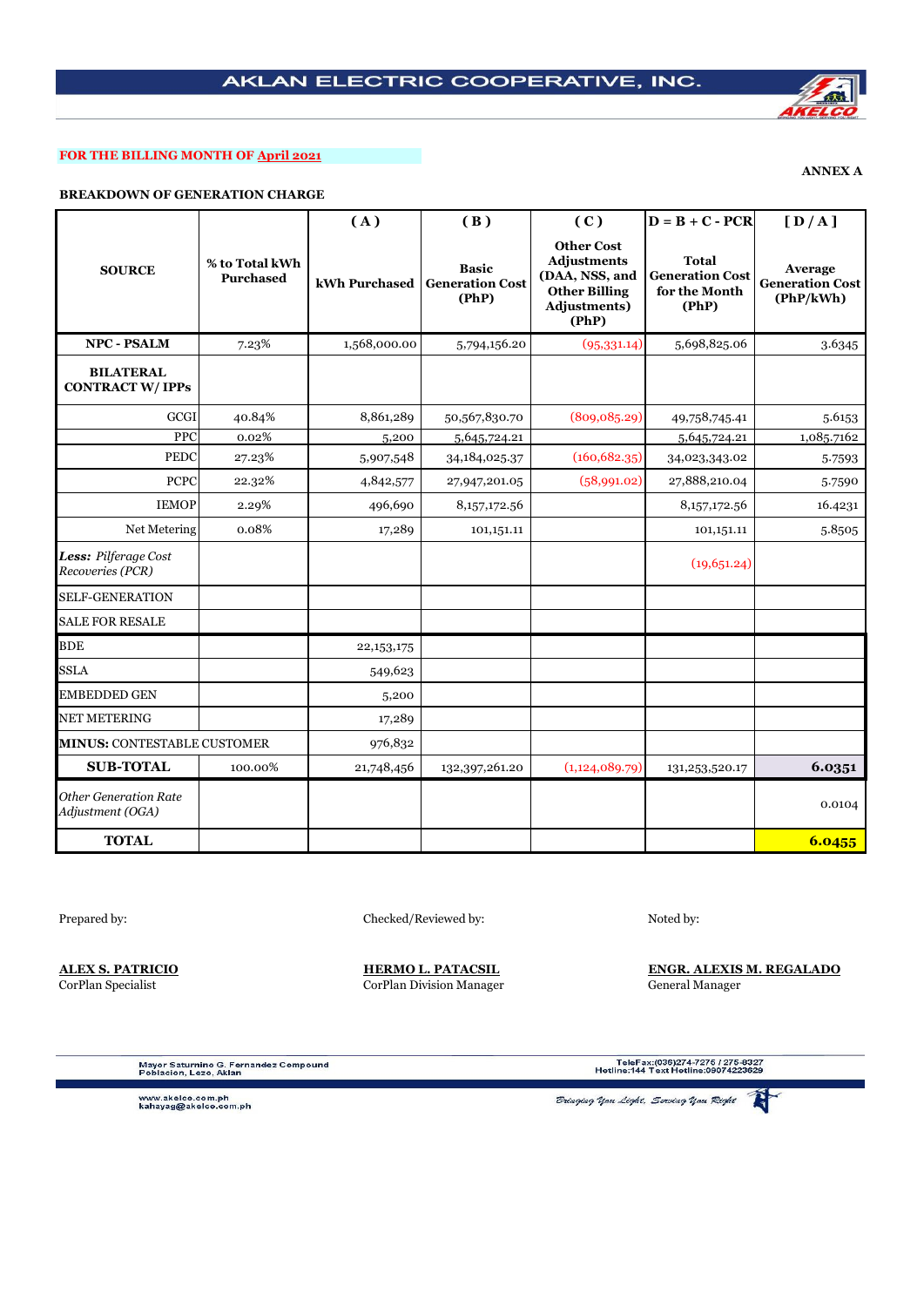## **FOR THE BILLING MONTH OF May 2021**

**BREAKDOWN OF GENERATION CHARGE**

|                                                  |                                    | (A)                      | (B)                                             | (C)                                                                                                        | $D = B + C - PCR$                                                | [D/A]                                          |
|--------------------------------------------------|------------------------------------|--------------------------|-------------------------------------------------|------------------------------------------------------------------------------------------------------------|------------------------------------------------------------------|------------------------------------------------|
| <b>SOURCE</b>                                    | % to Total kWh<br><b>Purchased</b> | kWh Purchased            | <b>Basic</b><br><b>Generation Cost</b><br>(PhP) | <b>Other Cost</b><br><b>Adjustments</b><br>(DAA, NSS, and<br><b>Other Billing</b><br>Adjustments)<br>(PhP) | <b>Total</b><br><b>Generation Cost</b><br>for the Month<br>(PhP) | Average<br><b>Generation Cost</b><br>(PhP/kWh) |
| NPC - PSALM                                      | 7.31%                              | 1,736,000.00             | 6,241,723.45                                    | (86, 912.34)                                                                                               | 6, 154, 811.11                                                   | 3.5454                                         |
| <b>BILATERAL</b><br><b>CONTRACT W/IPPs</b>       |                                    |                          |                                                 |                                                                                                            |                                                                  |                                                |
| GCGI                                             | 40.40%                             | 9,593,427                | 54,745,851.52                                   | (875, 933.62)                                                                                              | 53,869,917.90                                                    | 5.6153                                         |
| PPC                                              | 0.00%                              | $\overline{\phantom{a}}$ | 5,615,600.00                                    |                                                                                                            | 5,615,600.00                                                     | #DIV/o!                                        |
| PEDC                                             | 26.93%                             | 6,395,614                | 36,441,569.69                                   | (173, 928.73)                                                                                              | 36,267,640.97                                                    | 5.6707                                         |
| <b>PCPC</b>                                      | 22.18%                             | 5,266,872                | 31,535,839.71                                   | (61, 928.97)                                                                                               | 31,473,910.74                                                    | 5.9758                                         |
| <b>IEMOP</b>                                     | 3.10%                              | 737,260                  | 7,146,911.46                                    |                                                                                                            | 7,146,911.46                                                     | 9.6939                                         |
| Net Metering                                     | 0.07%                              | 17,032                   | 103,910.53                                      |                                                                                                            | 103,910.53                                                       | 6.1009                                         |
| Less: Pilferage Cost<br>Recoveries (PCR)         |                                    |                          |                                                 |                                                                                                            | (41, 801.45)                                                     |                                                |
| <b>SELF-GENERATION</b>                           |                                    |                          |                                                 |                                                                                                            |                                                                  |                                                |
| <b>SALE FOR RESALE</b>                           |                                    |                          |                                                 |                                                                                                            |                                                                  |                                                |
| <b>BDE</b>                                       |                                    | 23,983,107               |                                                 |                                                                                                            |                                                                  |                                                |
| <b>SSLA</b>                                      |                                    | 635,523                  |                                                 |                                                                                                            |                                                                  |                                                |
| <b>EMBEDDED GEN</b>                              |                                    | $\overline{a}$           |                                                 |                                                                                                            |                                                                  |                                                |
| <b>NET METERING</b>                              |                                    | 17,032                   |                                                 |                                                                                                            |                                                                  |                                                |
| <b>MINUS: CONTESTABLE CUSTOMER</b>               |                                    | 863,459                  |                                                 |                                                                                                            |                                                                  |                                                |
| <b>SUB-TOTAL</b>                                 | 100.00%                            | 23,772,203               | 141,831,406.36                                  | (1,198,703.66)                                                                                             | 140,590,901.25                                                   | 5.9141                                         |
| <b>Other Generation Rate</b><br>Adjustment (OGA) |                                    |                          |                                                 |                                                                                                            |                                                                  | (0.0203)                                       |
| <b>TOTAL</b>                                     |                                    |                          |                                                 |                                                                                                            |                                                                  | 5.8938                                         |

Prepared by: Checked/Reviewed by: Noted by: Noted by:

**ALEX S. PATRICIO HERMO L. PATACSIL MEGA A. MORTALLA** CorPlan Specialist CorPlan Division Manager OIC - General Manager

 $\hat{\mathbf{r}}$ 

Mayor Saturnino G. Fernandez Compound<br>Poblacion, Lezo, Aklan

TeleFax:(036)274-7275 / 275-8327<br>Hotline:144 Text Hotline:09074223629

www.akelco.com.ph<br>kahayag@akelco.com.ph

Bringing Upu Light, Serving Upu Right

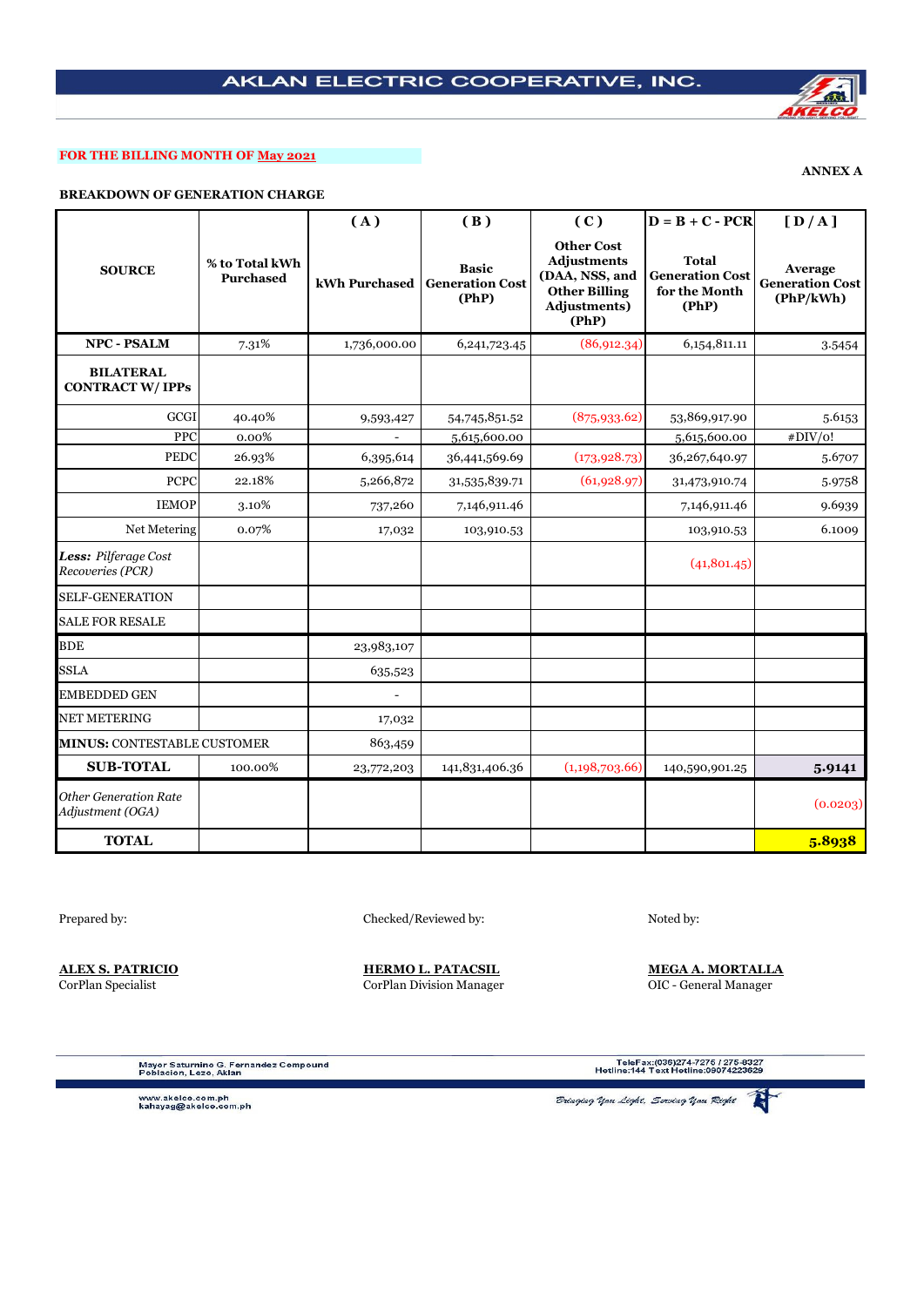# **FOR THE BILLING MONTH OF June 2021**

# **BREAKDOWN OF GENERATION CHARGE**

|                                                  |                                    | (A)           | (B)                                      | (C)                                                                                                               | $(D = B + C - PCR)$                                              | [D/A]                                          |
|--------------------------------------------------|------------------------------------|---------------|------------------------------------------|-------------------------------------------------------------------------------------------------------------------|------------------------------------------------------------------|------------------------------------------------|
| <b>SOURCE</b>                                    | % to Total kWh<br><b>Purchased</b> | kWh Purchased | <b>Basic Generation</b><br>Cost<br>(PhP) | <b>Other Cost</b><br><b>Adjustments</b><br>(DAA, NSS, and<br><b>Other Billing</b><br><b>Adjustments)</b><br>(PhP) | <b>Total Generation</b><br>Cost for the<br><b>Month</b><br>(PhP) | Average<br><b>Generation Cost</b><br>(PhP/kWh) |
| <b>NPC - PSALM</b>                               | 7.11%                              | 1,680,000.00  | 6,143,061.30                             | (93,625.85)                                                                                                       | 6,049,435.45                                                     | 3.6009                                         |
| <b>BILATERAL</b><br><b>CONTRACT W/ IPPs</b>      |                                    |               |                                          |                                                                                                                   |                                                                  |                                                |
| GCGI                                             | 41.44%                             | 9,797,001     | 55,907,567.12                            | (894, 521.07)                                                                                                     | 55,013,046.05                                                    | 5.6153                                         |
| <b>PPC</b>                                       | 0.07%                              | 16,100        | 5,750,802.19                             |                                                                                                                   | 5,750,802.19                                                     | 357.1927                                       |
| PEDC                                             | 27.63%                             | 6,531,336     | 37,088,761.62                            | (124, 332.71)                                                                                                     | 36,964,428.91                                                    | 5.6596                                         |
| <b>PCPC</b>                                      | 23.02%                             | 5,442,787     | 32,874,230.94                            | (67, 152.62)                                                                                                      | 32,807,078.32                                                    | 6.0276                                         |
| <b>IEMOP</b>                                     | 0.67%                              | 157,770       | 11,154,382.27                            |                                                                                                                   | 11, 154, 382. 27                                                 | 70.7003                                        |
| Net Metering                                     | 0.06%                              | 14,905        | 88,841.25                                |                                                                                                                   | 88,841.25                                                        | 5.9605                                         |
| Less: Pilferage Cost<br>Recoveries (PCR)         |                                    |               |                                          |                                                                                                                   | (43,032.22)                                                      |                                                |
| <b>SELF-GENERATION</b>                           |                                    |               |                                          |                                                                                                                   |                                                                  |                                                |
| <b>SALE FOR RESALE</b>                           |                                    |               |                                          |                                                                                                                   |                                                                  |                                                |
| <b>BDE</b>                                       |                                    | 23,787,083    |                                          |                                                                                                                   |                                                                  |                                                |
| <b>SSLA</b>                                      |                                    | 675,369       |                                          |                                                                                                                   |                                                                  |                                                |
| <b>EMBEDDED GEN</b>                              |                                    | 16,100        |                                          |                                                                                                                   |                                                                  |                                                |
| <b>NET METERING</b>                              |                                    | 14,905        |                                          |                                                                                                                   |                                                                  |                                                |
| <b>MINUS: CONTESTABLE CUSTOMER</b>               |                                    | 829,097       |                                          |                                                                                                                   |                                                                  |                                                |
| <b>SUB-TOTAL</b>                                 | 100.00%                            | 23,664,360    | 149,007,646.69                           | (1, 179, 632.26)                                                                                                  | 147,784,982.22                                                   | 6.2450                                         |
| <b>Other Generation Rate</b><br>Adjustment (OGA) |                                    |               |                                          |                                                                                                                   |                                                                  | (0.0203)                                       |
| <b>TOTAL</b>                                     |                                    |               |                                          |                                                                                                                   |                                                                  | 6.2247                                         |

Prepared by: Noted by: Checked/Reviewed by: Noted by: Noted by:

**ALEX S. PATRICIO HERMO L. PATACSIL MEGA A. MORTALLA, CPA** CorPlan Specialist CorPlan Division Manager OIC - General Manager

Mayor Saturnino G. Fernandez Compound<br>Poblacion, Lezo, Aklan

TeleFax:(036)274-7275 / 275-8327<br>Hotline:144 Text Hotline:09074223629

www.akelco.com.ph<br>kahayag@akelco.com.ph

科



**ANNEX A**

.<br>Bringing You Light, Serving You Right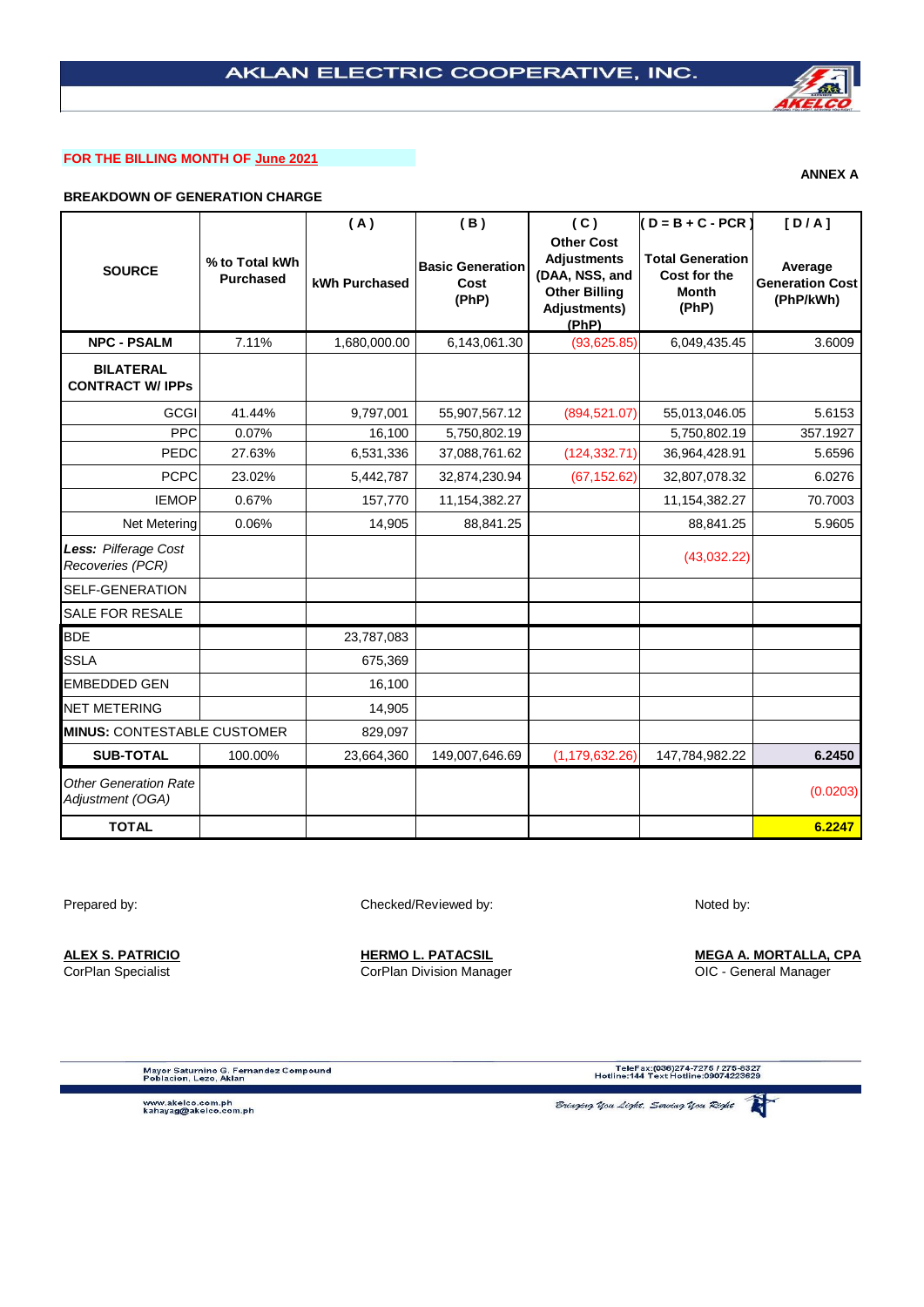# **FOR THE BILLING MONTH OF July 2021**

# **BREAKDOWN OF GENERATION CHARGE**

|                                                  |                                    | (A)           | (B)                                      | (C)                                                                                                               | $(D = B + C - PCR)$                                              | [D/A]                                   |
|--------------------------------------------------|------------------------------------|---------------|------------------------------------------|-------------------------------------------------------------------------------------------------------------------|------------------------------------------------------------------|-----------------------------------------|
| <b>SOURCE</b>                                    | % to Total kWh<br><b>Purchased</b> | kWh Purchased | <b>Basic Generation</b><br>Cost<br>(PhP) | <b>Other Cost</b><br><b>Adjustments</b><br>(DAA, NSS, and<br><b>Other Billing</b><br><b>Adjustments)</b><br>(PhP) | <b>Total Generation</b><br>Cost for the<br><b>Month</b><br>(PhP) | Average<br>Generation Cost<br>(PhP/kWh) |
| <b>NPC - PSALM</b>                               | 6.85%                              | 1,736,000.00  | 6,482,047.10                             | (92, 145.92)                                                                                                      | 6,389,901.18                                                     | 3.6808                                  |
| <b>BILATERAL</b><br><b>CONTRACT W/ IPPs</b>      |                                    |               |                                          |                                                                                                                   |                                                                  |                                         |
| GCGI                                             | 41.70%                             | 10,573,958    | 60,341,351.48                            | (965, 461.62)                                                                                                     | 59,375,889.86                                                    | 5.6153                                  |
| <b>PPC</b>                                       | 0.07%                              | 18,000        | 5,728,599.22                             |                                                                                                                   | 5,728,599.22                                                     | 318.2555                                |
| PEDC                                             | 27.80%                             | 7,049,304     | 41,599,352.70                            | (192, 366.70)                                                                                                     | 41,406,986.01                                                    | 5.8739                                  |
| <b>PCPC</b>                                      | 23.17%                             | 5,874,419     | 36, 194, 478. 28                         | (69, 395.53)                                                                                                      | 36,125,082.75                                                    | 6.1496                                  |
| <b>IEMOP</b>                                     | 0.37%                              | 94.660        | 7,845,136.81                             |                                                                                                                   | 7,845,136.81                                                     | 82.8770                                 |
| Net Metering                                     | 0.05%                              | 11,877        | 74,847.67                                |                                                                                                                   | 74,847.67                                                        | 6.3019                                  |
| Less: Pilferage Cost<br>Recoveries (PCR)         |                                    |               |                                          |                                                                                                                   | (19,033.75)                                                      |                                         |
| <b>SELF-GENERATION</b>                           |                                    |               |                                          |                                                                                                                   |                                                                  |                                         |
| <b>SALE FOR RESALE</b>                           |                                    |               |                                          |                                                                                                                   |                                                                  |                                         |
| <b>BDE</b>                                       |                                    | 25,673,448    |                                          |                                                                                                                   |                                                                  |                                         |
| <b>SSLA</b>                                      |                                    | 697,213       |                                          |                                                                                                                   |                                                                  |                                         |
| <b>EMBEDDED GEN</b>                              |                                    | 18,000        |                                          |                                                                                                                   |                                                                  |                                         |
| <b>NET METERING</b>                              |                                    | 11,877        |                                          |                                                                                                                   |                                                                  |                                         |
| <b>MINUS: CONTESTABLE CUSTOMER</b>               |                                    | 1,012,000     |                                          |                                                                                                                   |                                                                  |                                         |
| <b>SUB-TOTAL</b>                                 | 100.00%                            | 25,388,538    | 158,265,813.26                           | (1,319,369.77)                                                                                                    | 156,927,409.74                                                   | 6.1810                                  |
| <b>Other Generation Rate</b><br>Adjustment (OGA) |                                    |               |                                          |                                                                                                                   |                                                                  | (0.0203)                                |
| <b>TOTAL</b>                                     |                                    |               |                                          |                                                                                                                   |                                                                  | 6.1607                                  |

Prepared by: Noted by: Checked/Reviewed by: Noted by: Noted by:

**ALEX S. PATRICIO HERMO L. PATACSIL MEGA A. MORTALLA, CPA** CorPlan Specialist CorPlan Division Manager OIC - General Manager

Mayor Saturnino G. Fernandez Compound<br>Poblacion, Lezo, Aklan

TeleFax:(036)274-7275 / 275-8327<br>Hotline:144 Text Hotline:09074223629

www.akelco.com.ph<br>kahayag@akelco.com.ph

.<br>Bringing You Light, Serving You Right



**ANNEX A**

科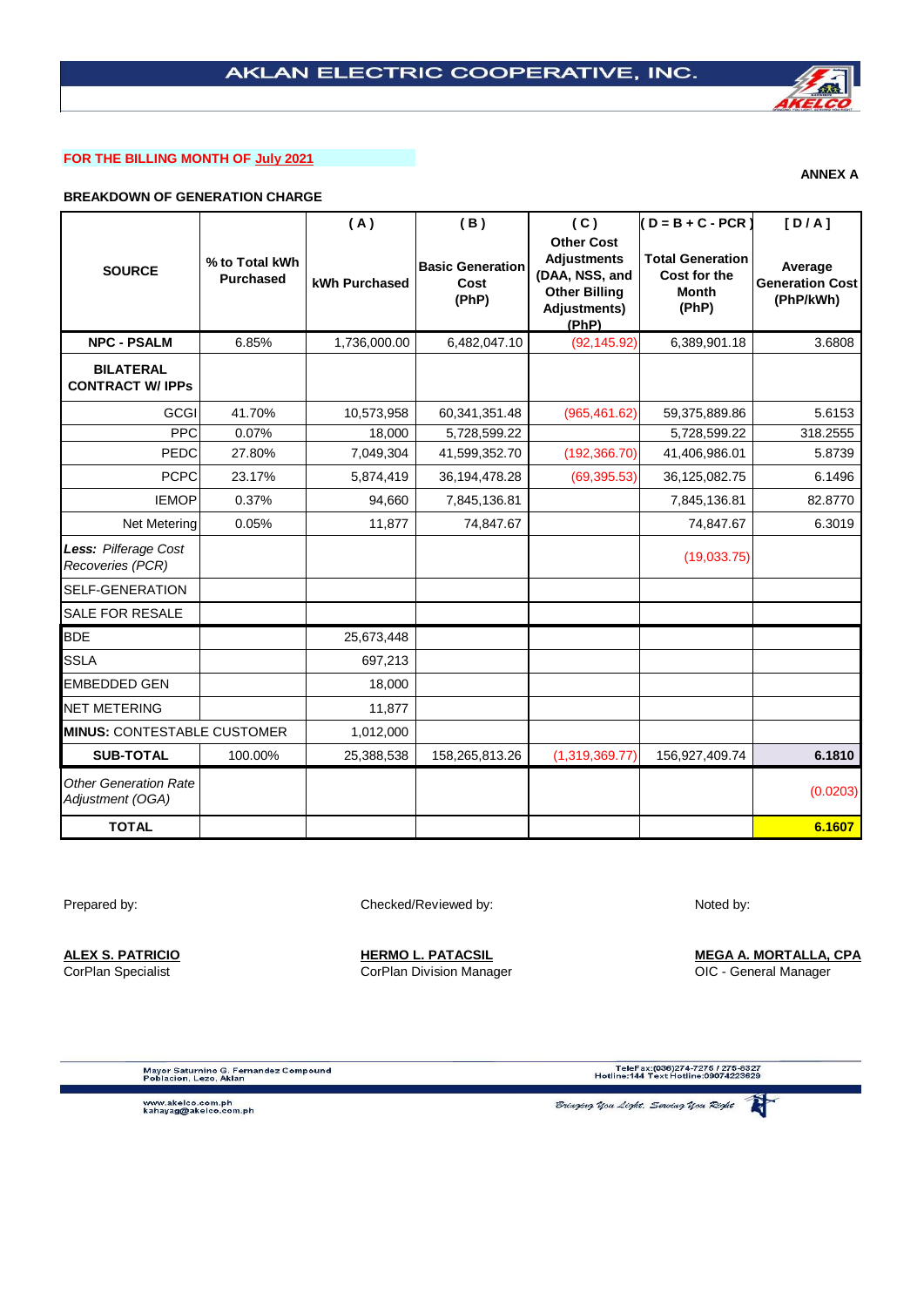# **FOR THE BILLING MONTH OF August 2021**

# **BREAKDOWN OF GENERATION CHARGE**

|                                                  |                                    | (A)           | (B)                                      | (C)                                                                                                        | $(D = B + C - PCR)$                                           | [D/A]                                          |
|--------------------------------------------------|------------------------------------|---------------|------------------------------------------|------------------------------------------------------------------------------------------------------------|---------------------------------------------------------------|------------------------------------------------|
| <b>SOURCE</b>                                    | % to Total kWh<br><b>Purchased</b> | kWh Purchased | <b>Basic Generation</b><br>Cost<br>(PhP) | <b>Other Cost</b><br><b>Adjustments</b><br>(DAA, NSS, and<br><b>Other Billing</b><br>Adjustments)<br>(PhP) | <b>Total Generation</b><br><b>Cost for the Month</b><br>(PhP) | Average<br><b>Generation Cost</b><br>(PhP/kWh) |
| <b>NPC - PSALM</b>                               | 9.32%                              | 2,283,000.00  | 9,440,978.10                             | (97, 230.71)                                                                                               | 9,343,747.39                                                  | 4.0927                                         |
| <b>BILATERAL</b><br><b>CONTRACT W/ IPPs</b>      |                                    |               |                                          |                                                                                                            |                                                               |                                                |
| <b>GCGI</b>                                      | 46.50%                             | 11,390,047    | 64,998,442.91                            | (1,039,975.09)                                                                                             | 63,958,467.82                                                 | 5.6153                                         |
| <b>PPC</b>                                       | 1.52%                              | 373,200       | 8,232,634.64                             |                                                                                                            | 8,232,634.64                                                  | 22.0596                                        |
| PEDC                                             | 31.00%                             | 7,593,367     | 44,803,143.79                            | (208, 352.50)                                                                                              | 44,594,791.29                                                 | 5.8729                                         |
| <b>PCPC</b>                                      | 9.50%                              | 2,325,845     | 14,790,693.08                            | (74,898.85)                                                                                                | 14,715,794.23                                                 | 6.3271                                         |
| <b>IEMOP</b>                                     | 2.10%                              | 515,550       | 14,681,420.43                            |                                                                                                            | 14,681,420.43                                                 | 28.4772                                        |
| Net Metering                                     | 0.06%                              | 14,208        | 88,587.47                                |                                                                                                            | 88,587.47                                                     | 6.2350                                         |
| Less: Pilferage Cost<br>Recoveries (PCR)         |                                    |               |                                          |                                                                                                            | (4,253.42)                                                    |                                                |
| <b>SELF-GENERATION</b>                           |                                    |               |                                          |                                                                                                            |                                                               |                                                |
| <b>SALE FOR RESALE</b>                           |                                    |               |                                          |                                                                                                            |                                                               |                                                |
| <b>BDE</b>                                       |                                    | 24,643,952    |                                          |                                                                                                            |                                                               |                                                |
| <b>SSLA</b>                                      |                                    | 607,730       |                                          |                                                                                                            |                                                               |                                                |
| <b>EMBEDDED GEN</b>                              |                                    | 373,200       |                                          |                                                                                                            |                                                               |                                                |
| <b>NET METERING</b>                              |                                    | 14,208        |                                          |                                                                                                            |                                                               |                                                |
| <b>MINUS: CONTESTABLE CUSTOMER</b>               |                                    | 1,106,337     |                                          |                                                                                                            |                                                               |                                                |
| <b>SUB-TOTAL</b>                                 | 100.00%                            | 24,532,753    | 157,035,900.42                           | (1,420,457.14)                                                                                             | 155,611,189.86                                                | 6.3430                                         |
| <b>Other Generation Rate</b><br>Adjustment (OGA) |                                    |               |                                          |                                                                                                            |                                                               | (0.0203)                                       |
| <b>TOTAL</b>                                     |                                    |               |                                          |                                                                                                            |                                                               | 6.3227                                         |

Prepared by: Checked/Reviewed by: Checked/Reviewed by:

CorPlan Specialist **CorPlan Division Manager** CorPlan Division Manager CorPlan CorPlan CorPlan Division Manager

**ALEX S. PATRICIO HERMO L. PATACSIL MEGA A. MORTALLA, CPA**

Mayor Saturnino G. Fernandez Compound<br>Poblacion, Lezo, Aklan

TeleFax:(036)274-7275 / 275-8327<br>Hotline:144 Text Hotline:09074223629

www.akelco.com.ph<br>kahayag@akelco.com.ph

科 .<br>Bringing Upu Light, Serving Upu Right

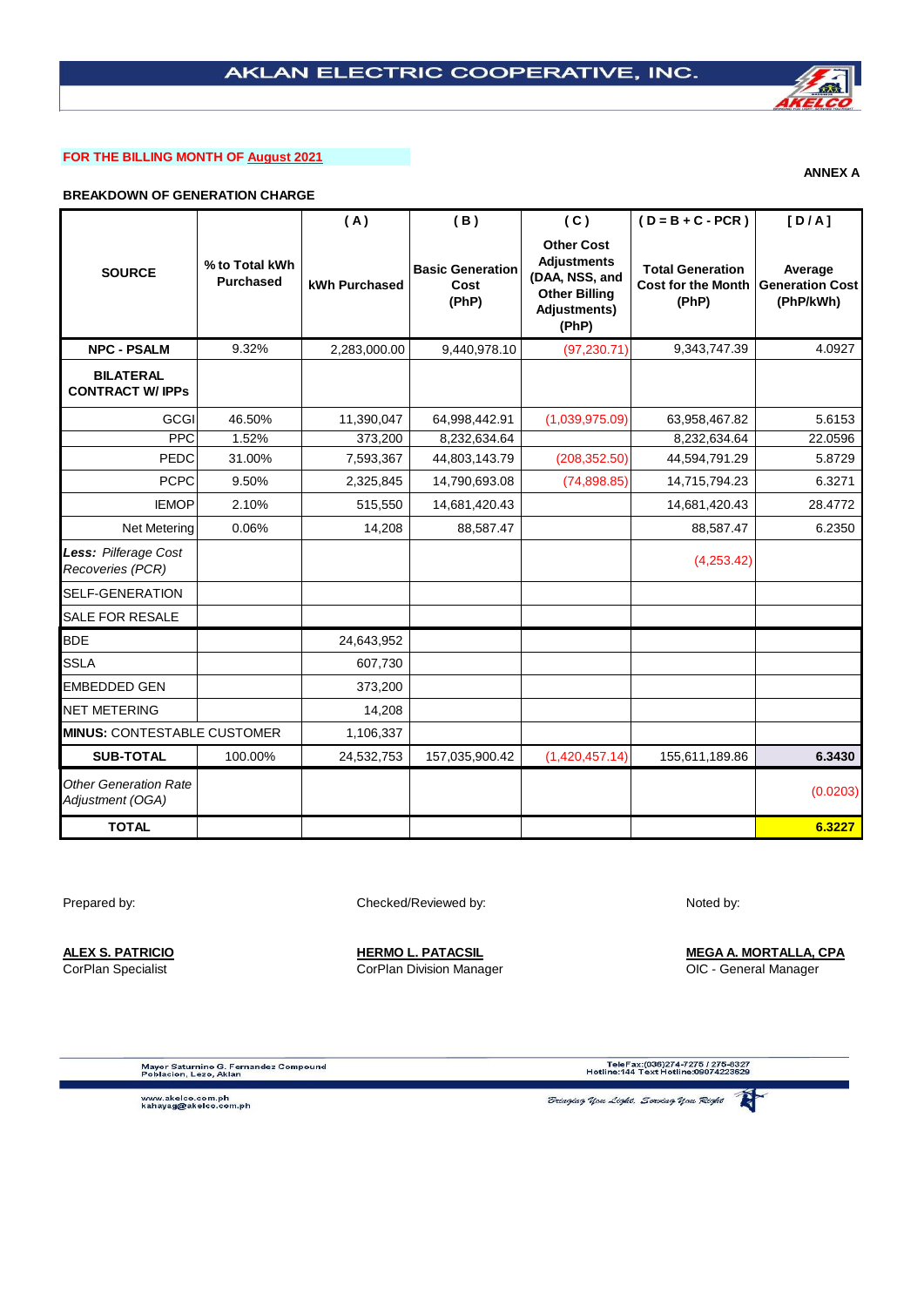# **FOR THE BILLING MONTH OF September 2021**

# **BREAKDOWN OF GENERATION CHARGE**

|                                                  |                                    | (A)           | (B)                                      | (C)                                                                                                        | $(D = B + C - PCR)$                                           | [D/A]                                          |
|--------------------------------------------------|------------------------------------|---------------|------------------------------------------|------------------------------------------------------------------------------------------------------------|---------------------------------------------------------------|------------------------------------------------|
| <b>SOURCE</b>                                    | % to Total kWh<br><b>Purchased</b> | kWh Purchased | <b>Basic Generation</b><br>Cost<br>(PhP) | <b>Other Cost</b><br><b>Adjustments</b><br>(DAA, NSS, and<br><b>Other Billing</b><br>Adjustments)<br>(PhP) | <b>Total Generation</b><br><b>Cost for the Month</b><br>(PhP) | Average<br><b>Generation Cost</b><br>(PhP/kWh) |
| <b>NPC - PSALM</b>                               | 7.54%                              | 1,758,000.00  | 7,258,851.70                             | (141, 614.67)                                                                                              | 7,117,237.03                                                  | 4.0485                                         |
| <b>BILATERAL</b><br><b>CONTRACT W/IPPs</b>       |                                    |               |                                          |                                                                                                            |                                                               |                                                |
| <b>GCGI</b>                                      | 48.19%                             | 11,239,454    | 64,139,067.83                            | (1,026,225.09)                                                                                             | 63,112,842.74                                                 | 5.6153                                         |
| <b>PPC</b>                                       | 1.66%                              | 387,000       | 8,578,699.99                             |                                                                                                            | 8,578,699.99                                                  | 22.1672                                        |
| PEDC                                             | 32.13%                             | 7,494,353     | 49,527,181.36                            | (205, 860.51)                                                                                              | 49,321,320.85                                                 | 6.5811                                         |
| <b>PCPC</b>                                      | 11.08%                             | 2,584,313     | 17,694,229.64                            | (29,654.53)                                                                                                | 17,664,575.12                                                 | 6.8353                                         |
| <b>IEMOP</b>                                     | $-0.67%$                           | (156, 640)    | 10,344,025.79                            |                                                                                                            | 10,344,025.79                                                 | 66.0369                                        |
| <b>Net Metering</b>                              | 0.08%                              | 19,031        | 121,874.52                               |                                                                                                            | 121,874.52                                                    | 6.4040                                         |
| Less: Pilferage Cost<br>Recoveries (PCR)         |                                    |               |                                          |                                                                                                            | (32, 108.13)                                                  |                                                |
| SELF-GENERATION                                  |                                    |               |                                          |                                                                                                            |                                                               |                                                |
| SALE FOR RESALE                                  |                                    |               |                                          |                                                                                                            |                                                               |                                                |
| <b>BDE</b>                                       |                                    | 23,689,215    |                                          |                                                                                                            |                                                               |                                                |
| <b>SSLA</b>                                      |                                    | 29,212        |                                          |                                                                                                            |                                                               |                                                |
| EMBEDDED GEN                                     |                                    | 387,000       |                                          |                                                                                                            |                                                               |                                                |
| NET METERING                                     |                                    | 19,031        |                                          |                                                                                                            |                                                               |                                                |
| <b>MINUS: CONTESTABLE CUSTOMER</b>               |                                    | 806,611       |                                          |                                                                                                            |                                                               |                                                |
| <b>SUB-TOTAL</b>                                 | 100.00%                            | 23,317,847    | 157,663,930.83                           | (1,403,354.79)                                                                                             | 156,228,467.91                                                | 6.7000                                         |
| <b>Other Generation Rate</b><br>Adjustment (OGA) |                                    |               |                                          |                                                                                                            |                                                               | (0.1063)                                       |
| <b>TOTAL</b>                                     |                                    |               |                                          |                                                                                                            |                                                               | 6.5937                                         |

Prepared by: Checked/Reviewed by: Checked/Reviewed by:

**ALEX S. PATRICIO HERMO L. PATACSIL MEGA A. MORTALLA, CPA** CorPlan Specialist **CorPlan Division Manager** CorPlan Division Manager CorPlan CorPlan CorPlan Division Manager

Mayor Saturnino G. Fernandez Compound<br>Poblacion, Lezo, Aklan

TeleFax:(036)274-7275 / 275-8327<br>Hotline:144 Text Hotline:09074223629

www.akelco.com.ph<br>kahayag@akelco.com.ph

.<br>Bringing You Light, Serving You Right



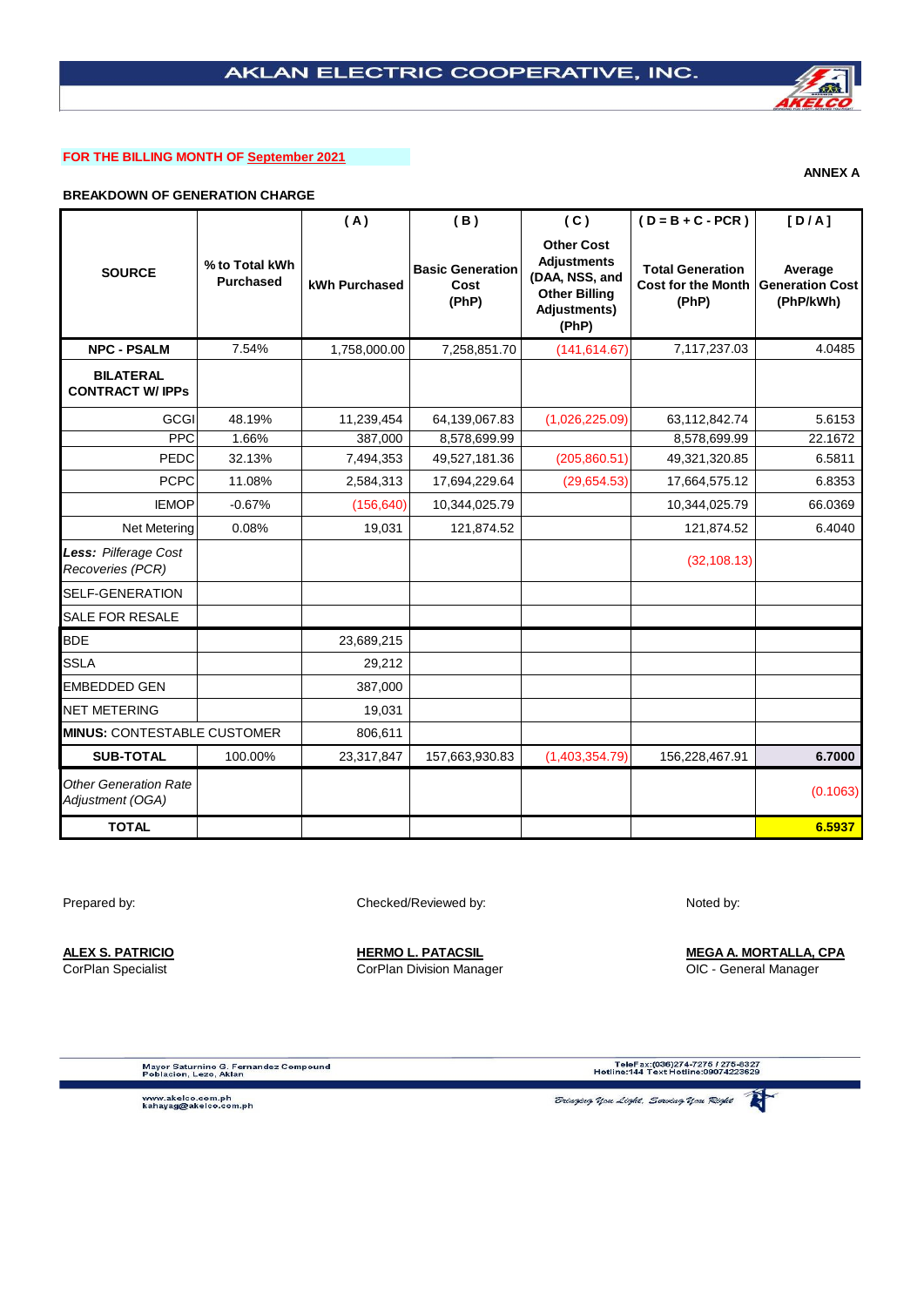## **FOR THE BILLING MONTH OF October 2021**

# **BREAKDOWN OF GENERATION CHARGE**

|                                                  |                                    | (A)           | (B)                                      | (C)                                                                                                        | $(D = B + C - PCR)$                                           | [D/A]                                          |
|--------------------------------------------------|------------------------------------|---------------|------------------------------------------|------------------------------------------------------------------------------------------------------------|---------------------------------------------------------------|------------------------------------------------|
| <b>SOURCE</b>                                    | % to Total kWh<br><b>Purchased</b> | kWh Purchased | <b>Basic Generation</b><br>Cost<br>(PhP) | <b>Other Cost</b><br><b>Adjustments</b><br>(DAA, NSS, and<br><b>Other Billing</b><br>Adjustments)<br>(PhP) | <b>Total Generation</b><br><b>Cost for the Month</b><br>(PhP) | Average<br><b>Generation Cost</b><br>(PhP/kWh) |
| <b>NPC - PSALM</b>                               | 8.14%                              | 1,736,000.00  | 6,056,832.60                             | (108, 882.78)                                                                                              | 5,947,949.82                                                  | 3.4262                                         |
| <b>BILATERAL</b><br><b>CONTRACT W/ IPPS</b>      |                                    |               |                                          |                                                                                                            |                                                               |                                                |
| <b>GCGI</b>                                      | 40.51%                             | 8,644,162     | 49,328,774.92                            | (789, 260.40)                                                                                              | 48,539,514.52                                                 | 5.6153                                         |
| <b>PPC</b>                                       | 0.14%                              | 30,200        | 5,874,891.78                             |                                                                                                            | 5,874,891.78                                                  | 194.5328                                       |
| PEDC                                             | 27.01%                             | 5,762,774     | 45,108,840.90                            | (185, 427.04)                                                                                              | 44,923,413.86                                                 | 7.7954                                         |
| <b>PCPC</b>                                      | 22.01%                             | 4,697,217     | 33,316,021.81                            | (32,949.99)                                                                                                | 33,283,071.82                                                 | 7.0857                                         |
| <b>IEMOP</b>                                     | 2.12%                              | 451,950       | (1,773,930.14)                           |                                                                                                            | (1,773,930.14)                                                | 3.9251                                         |
| Net Metering                                     | 0.08%                              | 16,404        | 110,730.28                               |                                                                                                            | 110,730.28                                                    | 6.7502                                         |
|                                                  |                                    | 21,338,707    |                                          |                                                                                                            |                                                               |                                                |
| Less: Pilferage Cost<br>Recoveries (PCR)         |                                    |               |                                          |                                                                                                            | (48, 288.23)                                                  |                                                |
| <b>SELF-GENERATION</b>                           |                                    |               |                                          |                                                                                                            |                                                               |                                                |
| <b>SALE FOR RESALE</b>                           |                                    |               |                                          |                                                                                                            |                                                               |                                                |
| <b>BDE</b>                                       |                                    | 21,858,230    |                                          |                                                                                                            |                                                               |                                                |
| <b>SSLA</b>                                      |                                    | 39,811        |                                          |                                                                                                            |                                                               |                                                |
| <b>EMBEDDED GEN</b>                              |                                    | 30,200        |                                          |                                                                                                            |                                                               |                                                |
| <b>NET METERING</b>                              |                                    | 16,404        |                                          |                                                                                                            |                                                               |                                                |
| <b>MINUS: CONTESTABLE CUSTOMER</b>               |                                    | 605,942       |                                          |                                                                                                            |                                                               |                                                |
| <b>SUB-TOTAL</b>                                 | 100.00%                            | 21,338,703    | 138,022,162.15                           | (1, 116, 520.20)                                                                                           | 136,857,353.72                                                | 6.4136                                         |
| <b>Other Generation Rate</b><br>Adjustment (OGA) |                                    |               |                                          |                                                                                                            |                                                               | (0.1063)                                       |
| <b>TOTAL</b>                                     |                                    |               |                                          |                                                                                                            |                                                               | 6.3073                                         |

Prepared by: Checked/Reviewed by: Noted by: Noted by:

**ALEX S. PATRICIO HERMO L. PATACSIL ENGR. EUGENE Y. REGATALIO** CorPlan Specialist **CorPlan Division Manager** CorPlan Division Manager CorPlan CorPlan Division Manager CorPlan Division Manager

Mayor Saturnino G. Fernandez Compound<br>Poblacion, Lezo, Aklan

TeleFax:(036)274-7275 / 275-8327<br>Hotline:144 Text Hotline:09074223629

www.akelco.com.ph<br>kahayag@akelco.com.ph

Bringing You Light, Serving You Right

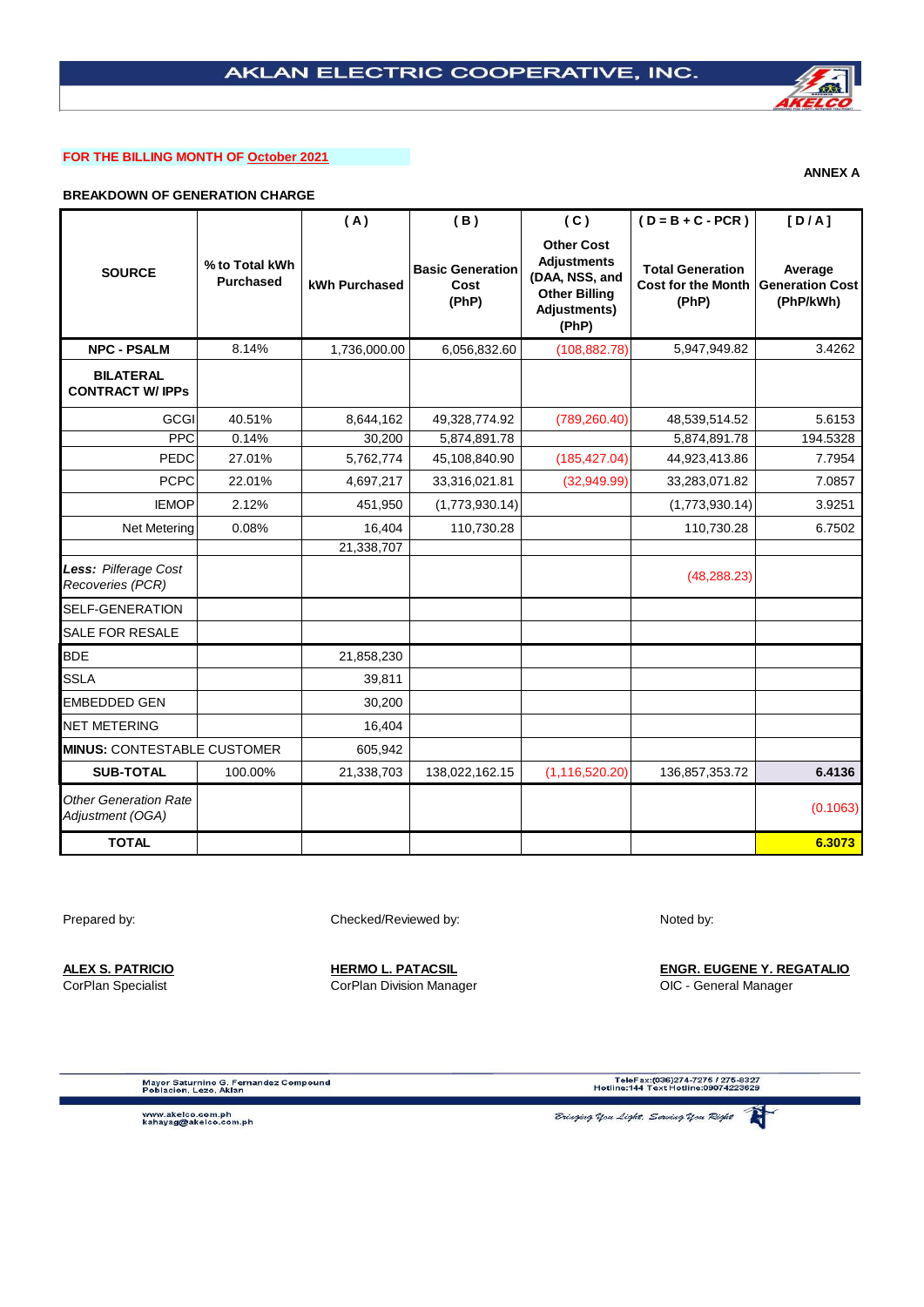# **FOR THE BILLING MONTH OF November 2021**

# **BREAKDOWN OF GENERATION CHARGE**

|                                                  |                                    | (A)           | (B)                                      | (C)                                                                                                               | $(D = B + C - PCR)$                                           | [D/A]                                          |
|--------------------------------------------------|------------------------------------|---------------|------------------------------------------|-------------------------------------------------------------------------------------------------------------------|---------------------------------------------------------------|------------------------------------------------|
| <b>SOURCE</b>                                    | % to Total kWh<br><b>Purchased</b> | kWh Purchased | <b>Basic Generation</b><br>Cost<br>(PhP) | <b>Other Cost</b><br><b>Adjustments</b><br>(DAA, NSS, and<br><b>Other Billing</b><br><b>Adjustments)</b><br>(PhP) | <b>Total Generation</b><br><b>Cost for the Month</b><br>(PhP) | Average<br><b>Generation Cost</b><br>(PhP/kWh) |
| <b>NPC - PSALM</b>                               | 7.50%                              | 1,680,000.00  | 5,866,371.00                             | (90, 852.49)                                                                                                      | 5,775,518.51                                                  | 3.4378                                         |
| <b>BILATERAL</b><br><b>CONTRACT W/ IPPS</b>      |                                    |               |                                          |                                                                                                                   |                                                               |                                                |
| <b>GCGI</b>                                      | 41.83%                             | 9,370,900     | 53,475,977.14                            | (855, 615.63)                                                                                                     | 52,620,361.51                                                 | 5.6153                                         |
| <b>PPC</b>                                       | 0.17%                              | 38,500        | 5,924,405.01                             |                                                                                                                   | 5,924,405.01                                                  | 153.8806                                       |
| PEDC                                             | 27.62%                             | 6,187,872     | 46,498,767.53                            | (170, 576.44)                                                                                                     | 46,328,191.09                                                 | 7.4869                                         |
| <b>PCPC</b>                                      | 19.73%                             | 4,419,750     | 35,616,689.04                            | (59,889.52)                                                                                                       | 35,556,799.53                                                 | 8.0450                                         |
| <b>IEMOP</b>                                     | 3.10%                              | 693,680       | 1,874,260.69                             |                                                                                                                   | 1,874,260.69                                                  | 2.7019                                         |
| <b>Net Metering</b>                              | 0.06%                              | 14,088        | 93,615.78                                |                                                                                                                   | 93,615.78                                                     | 6.6452                                         |
| Less: Pilferage Cost<br>Recoveries (PCR)         |                                    |               |                                          |                                                                                                                   | (28,800.00)                                                   |                                                |
| <b>SELF-GENERATION</b>                           |                                    |               |                                          |                                                                                                                   |                                                               |                                                |
| <b>SALE FOR RESALE</b>                           |                                    |               |                                          |                                                                                                                   |                                                               |                                                |
| <b>BDE</b>                                       |                                    | 23,241,154    |                                          |                                                                                                                   |                                                               |                                                |
| <b>SSLA</b>                                      |                                    | 64,017        |                                          |                                                                                                                   |                                                               |                                                |
| <b>EMBEDDED GEN</b>                              |                                    | 38,500        |                                          |                                                                                                                   |                                                               |                                                |
| <b>NET METERING</b>                              |                                    | 14,088        |                                          |                                                                                                                   |                                                               |                                                |
| <b>MINUS: CONTESTABLE CUSTOMER</b>               |                                    | 952,965       |                                          |                                                                                                                   |                                                               |                                                |
| <b>SUB-TOTAL</b>                                 | 100.00%                            | 22,404,794    | 149,350,086.19                           | (1, 176, 934.08)                                                                                                  | 148,144,352.12                                                | 6.6122                                         |
| <b>Other Generation Rate</b><br>Adjustment (OGA) |                                    |               |                                          |                                                                                                                   |                                                               | (0.1063)                                       |
| <b>TOTAL</b>                                     |                                    |               |                                          |                                                                                                                   |                                                               | 6.5059                                         |

Prepared by: Checked/Reviewed by: Checked/Reviewed by:

**ALEX S. PATRICIO HERMO L. PATACSIL ATTY. ARIEL B. GEPTY**

CorPlan Specialist **Corplan Division Manager** Acting General Manager CorPlan Division Manager Acting General Manager

Mayor Saturnino G. Fernandez Compound<br>Poblacion, Lezo, Aklan

TeleFax:(036)274-7275 / 275-8327<br>Hotline:144 Text Hotline:09074223629

www.akelco.com.ph<br>kahayag@akelco.com.ph

.<br>Bringing You Light, Serving You Right



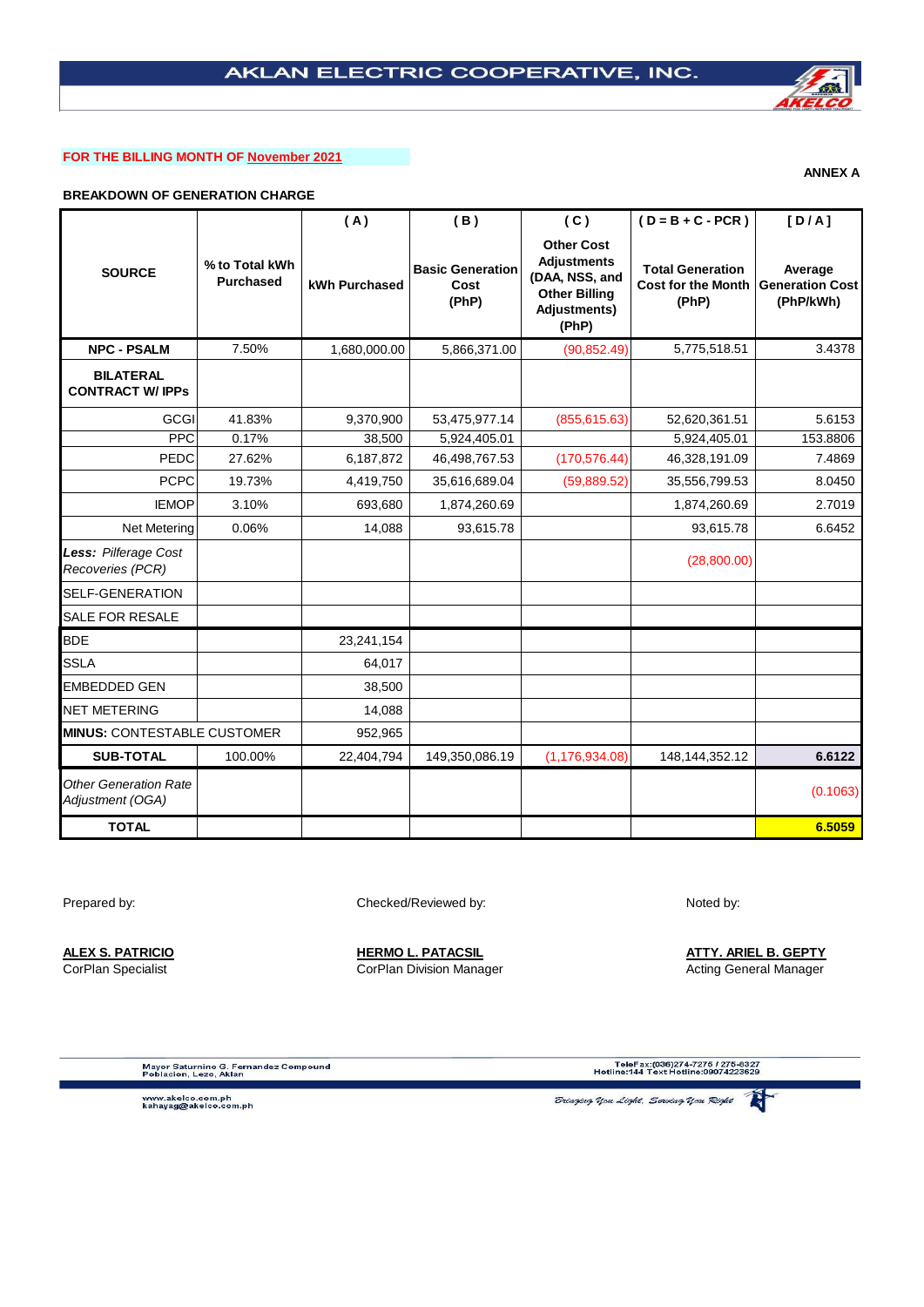# **FOR THE BILLING MONTH OF December 2021**

# **BREAKDOWN OF GENERATION CHARGE**

|                                                  |                                    | (A)           | (B)                                      | (C)                                                                                                        | $(D = B + C - PCR)$                                           | [D/A]                                          |
|--------------------------------------------------|------------------------------------|---------------|------------------------------------------|------------------------------------------------------------------------------------------------------------|---------------------------------------------------------------|------------------------------------------------|
| <b>SOURCE</b>                                    | % to Total kWh<br><b>Purchased</b> | kWh Purchased | <b>Basic Generation</b><br>Cost<br>(PhP) | <b>Other Cost</b><br><b>Adjustments</b><br>(DAA, NSS, and<br><b>Other Billing</b><br>Adjustments)<br>(PhP) | <b>Total Generation</b><br><b>Cost for the Month</b><br>(PhP) | Average<br><b>Generation Cost</b><br>(PhP/kWh) |
| <b>NPC - PSALM</b>                               | 6.57%                              | 1,736,000.00  | 6,069,249.90                             | (87, 995.57)                                                                                               | 5,981,254.34                                                  | 3.4454                                         |
| <b>BILATERAL</b><br><b>CONTRACT W/ IPPs</b>      |                                    |               |                                          |                                                                                                            |                                                               |                                                |
| <b>GCGI</b>                                      | 39.35%                             | 10,392,479    | 59,305,720.55                            | (948, 891.53)                                                                                              | 58,356,829.02                                                 | 5.6153                                         |
| <b>PPC</b>                                       | 0.00%                              |               | 5,641,400.00                             |                                                                                                            | 5,641,400.00                                                  | #DIV/0!                                        |
| PEDC                                             | 26.23%                             | 6,928,376     | 60,168,627.82                            | (246, 245.40)                                                                                              | 59,922,382.42                                                 | 8.6488                                         |
| <b>PCPC</b>                                      | 19.73%                             | 5,211,122     | 44,181,870.80                            | (56, 351.81)                                                                                               | 44,125,518.99                                                 | 8.4676                                         |
| <b>IEMOP</b>                                     | 8.01%                              | 2,116,260     | 5,230,910.53                             |                                                                                                            | 5,230,910.53                                                  | 2.4718                                         |
| Net Metering                                     | 0.10%                              | 25,650        | 171,193.07                               |                                                                                                            | 171,193.07                                                    | 6.6741                                         |
| Less: Pilferage Cost<br>Recoveries (PCR)         |                                    |               |                                          |                                                                                                            | (47,989.08)                                                   |                                                |
| SELF-GENERATION                                  |                                    |               |                                          |                                                                                                            |                                                               |                                                |
| SALE FOR RESALE                                  |                                    |               |                                          |                                                                                                            |                                                               |                                                |
| <b>BDE</b>                                       |                                    | 26,947,918    |                                          |                                                                                                            |                                                               |                                                |
| <b>SSLA</b>                                      |                                    | 694,345       |                                          |                                                                                                            |                                                               |                                                |
| <b>EMBEDDED GEN</b>                              |                                    |               |                                          |                                                                                                            |                                                               |                                                |
| <b>NET METERING</b>                              |                                    | 25,650        |                                          |                                                                                                            |                                                               |                                                |
| <b>MINUS: CONTESTABLE CUSTOMER</b>               |                                    | 1,258,023     |                                          |                                                                                                            |                                                               |                                                |
| <b>SUB-TOTAL</b>                                 | 100.00%                            | 26,409,891    | 180,768,972.67                           | (1,339,484.30)                                                                                             | 179,381,499.28                                                | 6.7922                                         |
| <b>Other Generation Rate</b><br>Adjustment (OGA) |                                    |               |                                          |                                                                                                            |                                                               | (0.0860)                                       |
| <b>TOTAL</b>                                     |                                    |               |                                          |                                                                                                            |                                                               | 6.7062                                         |

Prepared by: Noted by: Reviewed & Approved by: Noted by:

**ALEX S. PATRICIO HERMO L. PATACSIL ATTY. ARIEL B. GEPTY**

CorPlan Specialist **Corplan Division Manager** Acting General Manager CorPlan Division Manager Acting General Manager

Mayor Saturnino G. Fernandez Compound<br>Poblacion, Lezo, Aklan

TeleFax:(036)274-7275 / 275-8327<br>Hotline:144 Text Hotline:09074223629

www.akelco.com.ph<br>kahayag@akelco.com.ph

.<br>Bringing Upu Light, Serving Upu Right



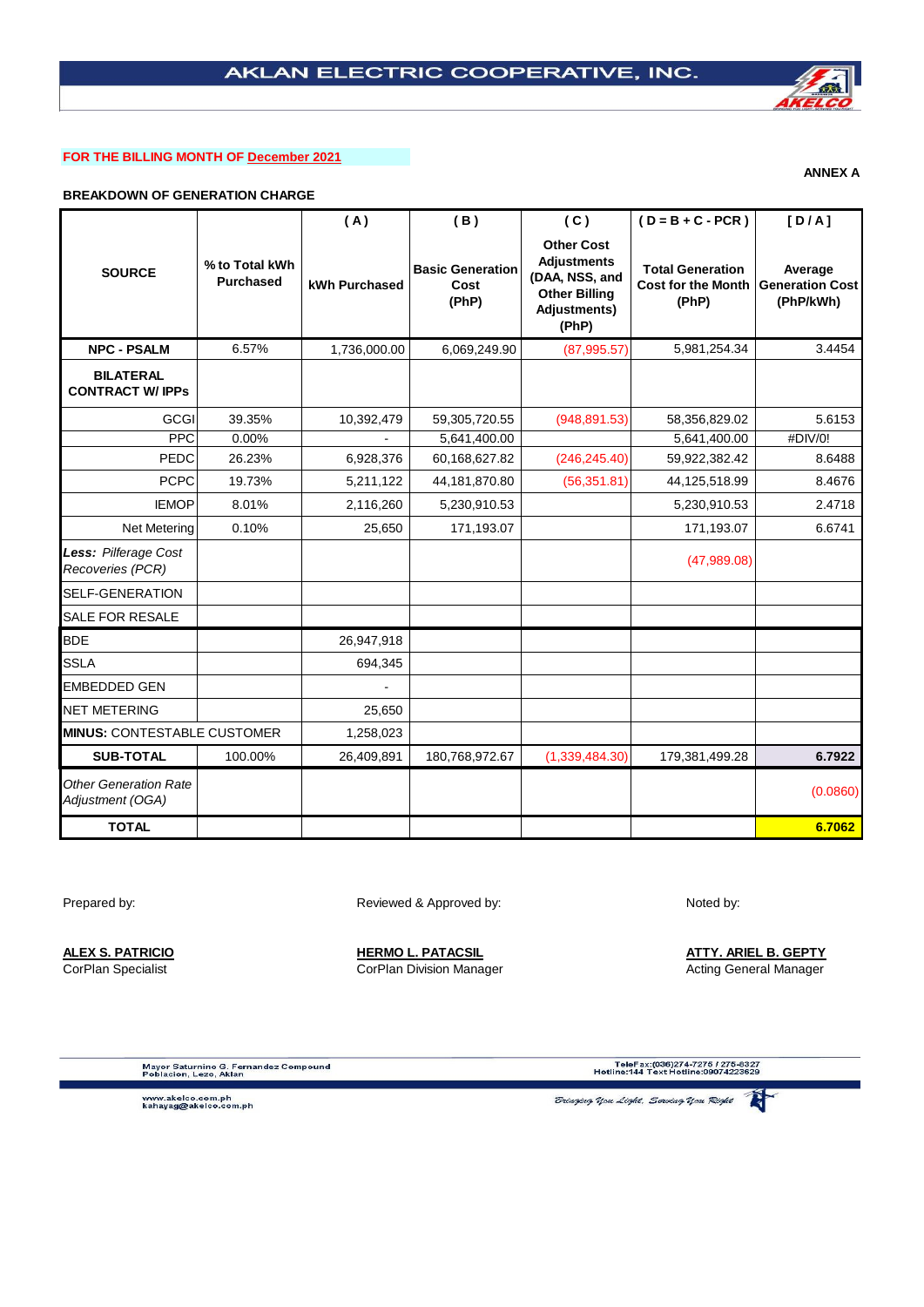# **FOR THE BILLING MONTH OF January 2022**

## **BREAKDOWN OF GENERATION CHARGE**

|                                                  |                                    | (A)           | (B)                                      | (C)                                                                                                               | $(D = B + C - PCR)$                                           | [D/A]                                          |
|--------------------------------------------------|------------------------------------|---------------|------------------------------------------|-------------------------------------------------------------------------------------------------------------------|---------------------------------------------------------------|------------------------------------------------|
| <b>SOURCE</b>                                    | % to Total kWh<br><b>Purchased</b> | kWh Purchased | <b>Basic Generation</b><br>Cost<br>(PhP) | <b>Other Cost</b><br><b>Adjustments</b><br>(DAA, NSS, and<br><b>Other Billing</b><br><b>Adjustments)</b><br>(PhP) | <b>Total Generation</b><br><b>Cost for the Month</b><br>(PhP) | Average<br><b>Generation Cost</b><br>(PhP/kWh) |
| <b>NPC - PSALM</b>                               | 5.87%                              | 1,484,670.80  | 6,103,127.55                             | (91,038.75)                                                                                                       | 6,012,088.80                                                  | 4.0494                                         |
| <b>BILATERAL</b><br><b>CONTRACT W/ IPPs</b>      |                                    |               |                                          |                                                                                                                   |                                                               |                                                |
| GCGI                                             | 35.70%                             | 9,033,892     | 51,552,806.47                            | (824, 844.90)                                                                                                     | 50,727,961.57                                                 | 5.6153                                         |
| PPC                                              | 0.00%                              |               | 5,641,400.00                             |                                                                                                                   | 5,641,400.00                                                  | #DIV/0!                                        |
| <b>PEDC</b>                                      | 27.02%                             | 6,839,397     | 54,659,717.41                            | (225, 925.34)                                                                                                     | 54,433,792.07                                                 | 7.9589                                         |
| <b>PCPC</b>                                      | 18.45%                             | 4,668,865     | 39,871,426.92                            | (66, 441.81)                                                                                                      | 39,804,985.12                                                 | 8.5256                                         |
| <b>IEMOP</b>                                     | 12.94%                             | 3,274,290     | 21,899,073.62                            |                                                                                                                   | 21,899,073.62                                                 | 6.6882                                         |
| Net Metering                                     | 0.03%                              | 6,931         | 48,697.52                                |                                                                                                                   | 48,697.52                                                     | 7.0256                                         |
| Less: Pilferage Cost<br>Recoveries (PCR)         |                                    |               |                                          |                                                                                                                   | (35,908.00)                                                   |                                                |
| <b>SELF-GENERATION</b>                           |                                    |               |                                          |                                                                                                                   |                                                               |                                                |
| <b>SALE FOR RESALE</b>                           |                                    |               |                                          |                                                                                                                   |                                                               |                                                |
| <b>BDE</b>                                       |                                    | 25,919,475    |                                          |                                                                                                                   |                                                               |                                                |
| <b>SSLA</b>                                      |                                    | 629,375       |                                          |                                                                                                                   |                                                               |                                                |
| <b>EMBEDDED GEN</b>                              |                                    |               |                                          |                                                                                                                   |                                                               |                                                |
| <b>NET METERING</b>                              |                                    | 6,931         |                                          |                                                                                                                   |                                                               |                                                |
| <b>MINUS: CONTESTABLE CUSTOMER</b>               |                                    | 1,247,731     |                                          |                                                                                                                   |                                                               |                                                |
| <b>SUB-TOTAL</b>                                 | 100.00%                            | 25,308,051    | 179,776,249.49                           | (1,208,250.80)                                                                                                    | 178,532,090.70                                                | 7.0544                                         |
| <b>Other Generation Rate</b><br>Adjustment (OGA) |                                    |               |                                          |                                                                                                                   |                                                               | (0.0860)                                       |
| <b>TOTAL</b>                                     |                                    |               |                                          |                                                                                                                   |                                                               | 6.9684                                         |

Prepared by: Noted by: Reviewed & Approved by: Noted by:

CorPlan Specialist **Corplan Division Manager** Corplan Division Manager Acting General Manager

**ALEX S. PATRICIO HERMO L. PATACSIL ATTY. ARIEL B. GEPTY**

Mayor Saturnino G. Fernandez Compound<br>Poblacion, Lezo, Aklan

www.akelco.com.ph<br>kahayag@akelco.com.ph



**ANNEX A**

Bringing You Light, Serving You Right

TeleFax:(036)274-7275 / 275-8327<br>Hotline:144 Text Hotline:09074223629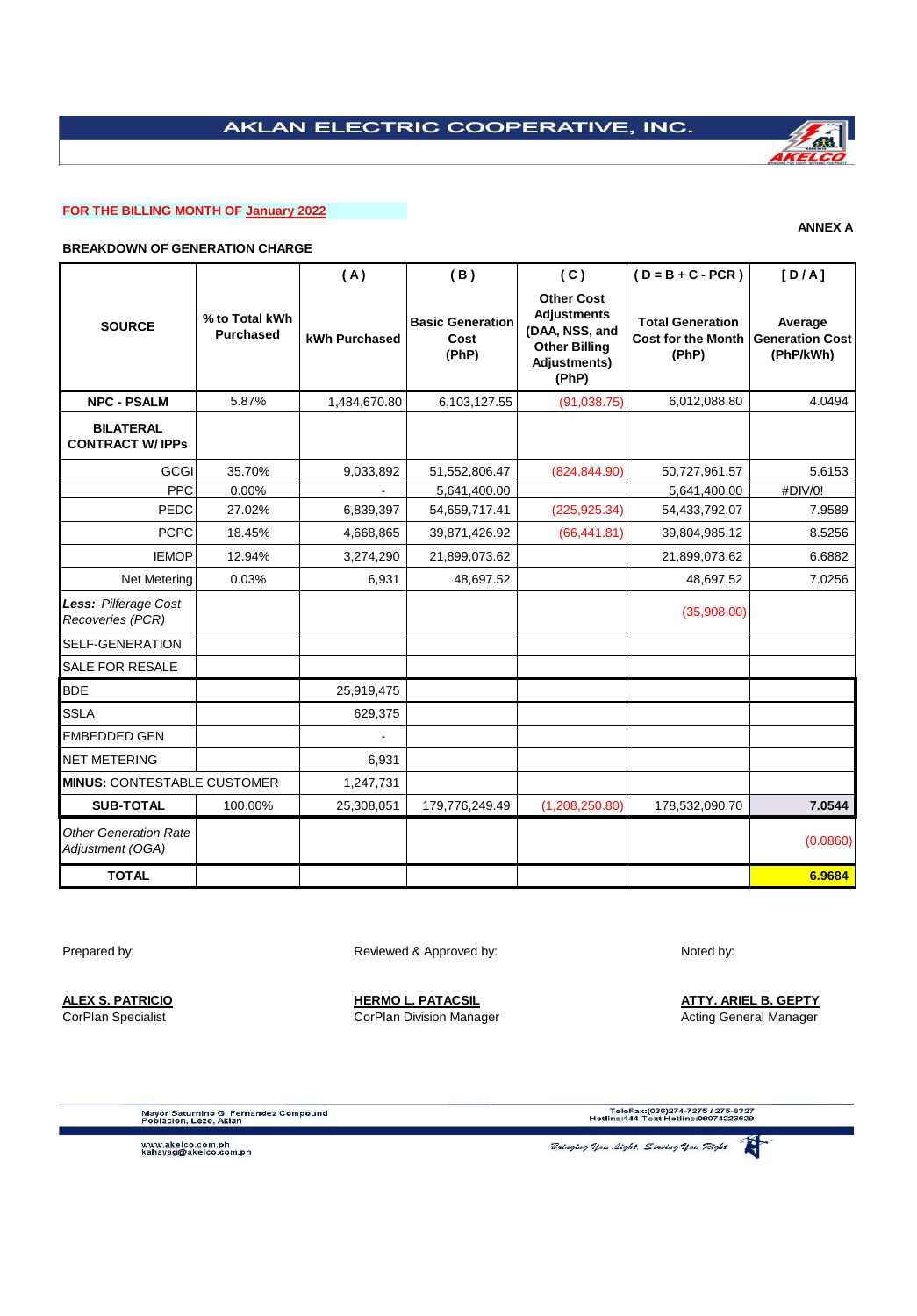# **FOR THE BILLING MONTH OF February 2022**

## **BREAKDOWN OF GENERATION CHARGE**

|                                                  |                                    | (A)           | (B)                                      | (C)                                                                                                        | $(D = B + C - PCR)$                                           | [D/A]                                          |
|--------------------------------------------------|------------------------------------|---------------|------------------------------------------|------------------------------------------------------------------------------------------------------------|---------------------------------------------------------------|------------------------------------------------|
| <b>SOURCE</b>                                    | % to Total kWh<br><b>Purchased</b> | kWh Purchased | <b>Basic Generation</b><br>Cost<br>(PhP) | <b>Other Cost</b><br><b>Adjustments</b><br>(DAA, NSS, and<br><b>Other Billing</b><br>Adjustments)<br>(PhP) | <b>Total Generation</b><br><b>Cost for the Month</b><br>(PhP) | Average<br><b>Generation Cost</b><br>(PhP/kWh) |
| <b>NPC - PSALM</b>                               | 7.17%                              | 1,736,000.00  | 8,068,363.90                             | (91, 546.91)                                                                                               | 7,976,816.99                                                  | 4.5949                                         |
| <b>BILATERAL</b><br><b>CONTRACT W/ IPPS</b>      |                                    |               |                                          |                                                                                                            |                                                               |                                                |
| <b>GCGI</b>                                      | 36.22%                             | 8,775,162     | 51,809,431.05                            | (828,950.90)                                                                                               | 50,980,480.15                                                 | 5.8096                                         |
| <b>PPC</b>                                       | 0.08%                              | 18,800        | 5,838,734.28                             |                                                                                                            | 5,838,734.28                                                  | 310.5710                                       |
| PEDC                                             | 24.86%                             | 6,023,105     | 56,032,671.21                            | (247, 470.77)                                                                                              | 55,785,200.44                                                 | 9.2619                                         |
| <b>PCPC</b>                                      | 19.64%                             | 4,757,760     | 41,468,701.82                            | (59, 528.03)                                                                                               | 41,409,173.79                                                 | 8.7035                                         |
| <b>IEMOP</b>                                     | 12.00%                             | 2,907,040     | 26,389,400.38                            |                                                                                                            | 26,389,400.38                                                 | 9.0778                                         |
| Net Metering                                     | 0.04%                              | 9,020         | 65,081.79                                |                                                                                                            | 65,081.79                                                     | 7.2149                                         |
| Less: Pilferage Cost<br>Recoveries (PCR)         |                                    |               |                                          |                                                                                                            | (111, 160.62)                                                 |                                                |
| <b>SELF-GENERATION</b>                           |                                    |               |                                          |                                                                                                            |                                                               |                                                |
| SALE FOR RESALE                                  |                                    |               |                                          |                                                                                                            |                                                               |                                                |
| <b>BDE</b>                                       |                                    | 24,741,446    |                                          |                                                                                                            |                                                               |                                                |
| <b>SSLA</b>                                      |                                    | 583,396       |                                          |                                                                                                            |                                                               |                                                |
| <b>EMBEDDED GEN</b>                              |                                    | 18,800        |                                          |                                                                                                            |                                                               |                                                |
| <b>NET METERING</b>                              |                                    | 9,020         |                                          |                                                                                                            |                                                               |                                                |
| <b>MINUS: CONTESTABLE CUSTOMER</b>               |                                    | 1,125,775     |                                          |                                                                                                            |                                                               |                                                |
| <b>SUB-TOTAL</b>                                 | 100.00%                            | 24,226,888    | 189,672,384.43                           | (1,227,496.61)                                                                                             | 188,333,727.20                                                | 7.7737                                         |
| <b>Other Generation Rate</b><br>Adjustment (OGA) |                                    |               |                                          |                                                                                                            |                                                               | (0.0860)                                       |
| <b>TOTAL</b>                                     |                                    |               |                                          |                                                                                                            |                                                               | 7.6877                                         |

Prepared by: Noted by: Reviewed & Approved by: Noted by:

**ALEX S. PATRICIO HERMO L. PATACSIL ATTY. ARIEL B. GEPTY** CorPlan Specialist **Corplan Division Manager** Corplan Division Manager Acting General Manager

Mayor Saturnino G. Fernandez Compound<br>Poblacion, Lezo, Aklan

www.akelco.com.ph<br>kahayag@akelco.com.ph



TeleFax:(036)274-7275 / 275-8327<br>Hotline:144 Text Hotline:09074223629



**ANNEX A**

Bringing You Light, Serving You Right